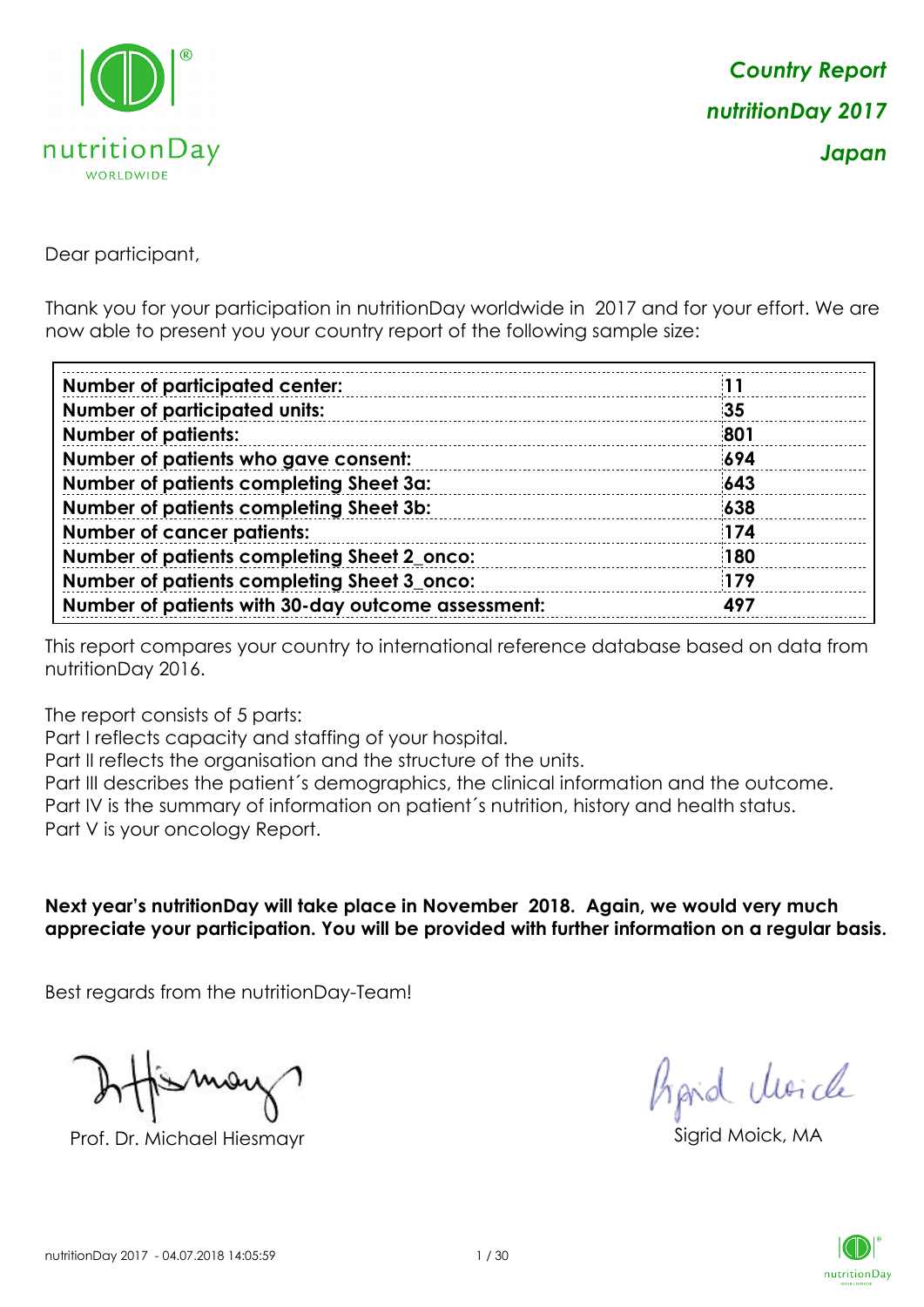## *I. Hospital capacity and staffing ("Hospital sheet")*

|                                                                                    | <b>YOUR RESULTS</b>      | <b>REFERENCE RESULTS</b> |
|------------------------------------------------------------------------------------|--------------------------|--------------------------|
| 1. Total number of beds in hospital                                                | 423 [222-451]            | 290 [162-548]            |
|                                                                                    |                          |                          |
| 2. Total number of admissions in the hospital last year 03552 [35193-129254]       |                          | 16544 [7529-35485]       |
|                                                                                    |                          |                          |
| 3. Total number of staff in the hospital                                           |                          |                          |
| <b>Total medical doctors</b>                                                       | 83 [26-200]              | 161 [64-352]             |
| <b>Medical specialists</b>                                                         | 44 [17-69]               | 108 [42-202]             |
| Medical non-specialists                                                            | 26 [25-31]               | 33 [11-78]               |
| <b>Nurses</b>                                                                      | 394 [217-512]            | 347 [123-753]            |
| <b>Dieticians</b>                                                                  | $8[4-9]$                 | $4[2-8]$                 |
| <b>Nutritionists</b>                                                               | $2[1-3]$                 | $1[0-4]$                 |
| Pharmacists                                                                        | 24 [14-33]               | 6 [3-17]                 |
| Kitchen staff                                                                      | $8[2-10]$                | 29 [13-53]               |
|                                                                                    |                          |                          |
| <b>Full time equivalent</b>                                                        |                          |                          |
| <b>Total medical doctors</b>                                                       | $\overline{a}$           | 119 [53-333]             |
| <b>Medical specialists</b>                                                         |                          | 88 [43-204]              |
| Medical non-specialists                                                            | $\overline{\phantom{a}}$ | 31 [10-79]               |
| <b>Nurses</b>                                                                      | ۰                        | 309 [119-725]            |
| <b>Dieticians</b>                                                                  | ۰                        | $4[2-7]$                 |
| <b>Nutritionists</b>                                                               | -                        | $1 [0-3]$                |
| Pharmacists                                                                        | $\overline{a}$           | $5[3-15]$                |
| Kitchen staff                                                                      |                          | 22 [13-46]               |
|                                                                                    |                          |                          |
| 4. Does the hospital have a nutrition care strategy?                               | 8 (88.9%) Yes            | 203 (77.5%) Yes          |
|                                                                                    |                          |                          |
| 5. Which nutrition-related standards or routine activities exist in your hospital? |                          |                          |
| Nutrition training is available                                                    | 4 (44.4%) Yes            | 170 (64.9%) Yes          |
| Nutrition steering committee is available                                          | 9 (100%) Yes             | 151 (57.6%) Yes          |
| Quality indicators are recorded and reported to national<br>or regional level      | 4 (44.4%) Yes            | 105 (40.1%) Yes          |
| Quality indicators are used for internal benchmarking                              | 5 (55.6%) Yes            | 134 (51.1%) Yes          |
| Patient feedback about food and food service is collected<br>using a questionnaire | 8 (88.9%) Yes            | 184 (70.2%) Yes          |
| None                                                                               |                          | 17 (6.5%) Yes            |
| No answer given                                                                    | $\overline{\phantom{a}}$ |                          |

### **6. Which codes are available /routinely used in your hospital for billing and reimbursement purposes?**

| Codes available            |               |                 |
|----------------------------|---------------|-----------------|
| <b>Nutrition Support</b>   | 7 (77.8%) Yes | 121 (46.2%) Yes |
| Oral nutrition supplements | 3 (33.3%) Yes | 99 (37.8%) Yes  |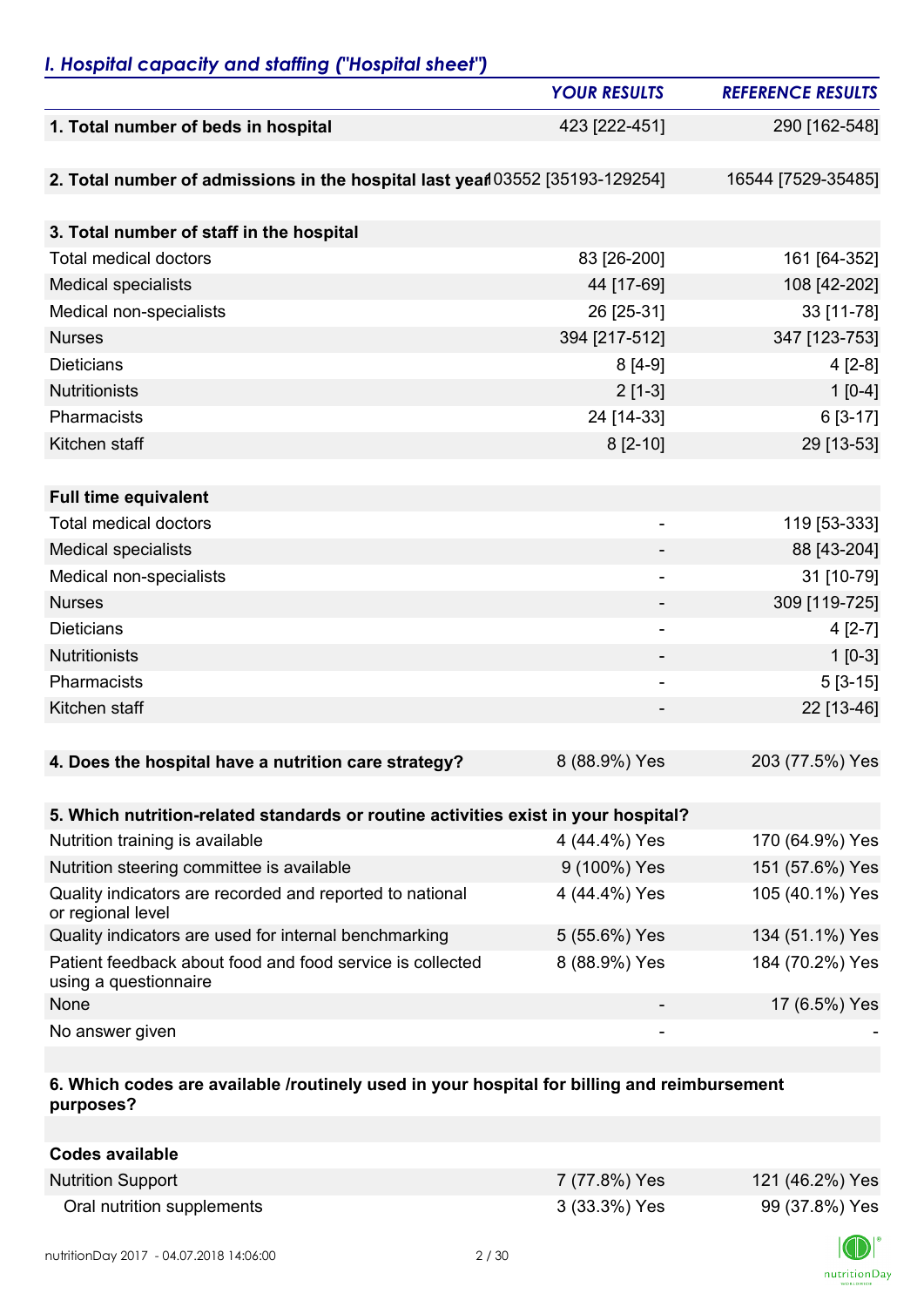| Parenteral nutrition                                      | 5 (55.6%) Yes | 139 (53.1%) Yes |
|-----------------------------------------------------------|---------------|-----------------|
| <b>Enteral nutrition</b>                                  | 4 (44.4%) Yes | 119 (45.4%) Yes |
| Dietary counseling                                        | 4 (44.4%) Yes | 86 (32.8%) Yes  |
| Specific dietary interventions                            | 4 (44.4%) Yes | 70 (26.7%) Yes  |
| Screening for malnutrition                                | 5 (55.6%) Yes | 61 (23.3%) Yes  |
| <b>Risk of malnutrition</b>                               | 3 (33.3%) Yes | 63 (24.0%) Yes  |
| Malnutrition (in general)                                 | 3 (33.3%) Yes | 118 (45.0%) Yes |
| Severity of malnutrition (i.e. mild, moderate, severe)    | 4 (44.4%) Yes | 114 (43.5%) Yes |
| No information available from billing/finance/controlling | 1 (11.1%) Yes | 39 (14.9%) Yes  |
| No answer given                                           |               | 21 (8.0%)       |
|                                                           |               |                 |
| <b>Codes routinely used</b>                               |               |                 |
| <b>Nutrition Support</b>                                  | 6 (66.7%) Yes | 100 (38.2%) Yes |
| Oral nutrition supplements                                | 3 (33.3%) Yes | 82 (31.3%) Yes  |
| Parenteral nutrition                                      | 6 (66.7%) Yes | 123 (46.9%) Yes |
| <b>Enteral nutrition</b>                                  | 5 (55.6%) Yes | 103 (39.3%) Yes |
| Dietary counseling                                        | 4 (44.4%) Yes | 68 (26.0%) Yes  |
| Specific dietary interventions                            | 4 (44.4%) Yes | 59 (22.5%) Yes  |
| Screening for malnutrition                                | 5 (55.6%) Yes | 48 (18.3%) Yes  |
| <b>Risk of malnutrition</b>                               | 3 (33.3%) Yes | 44 (16.8%) Yes  |
| Malnutrition (in general)                                 | 3 (33.3%) Yes | 98 (37.4%) Yes  |
| Severity of malnutrition (i.e. mild, moderate, severe)    | 4 (44.4%) Yes | 98 (37.4%) Yes  |
| No information available from billing/finance/controlling | 1 (11.1%) Yes | 46 (17.6%) Yes  |
| No answer given                                           |               | 31(1.5%)        |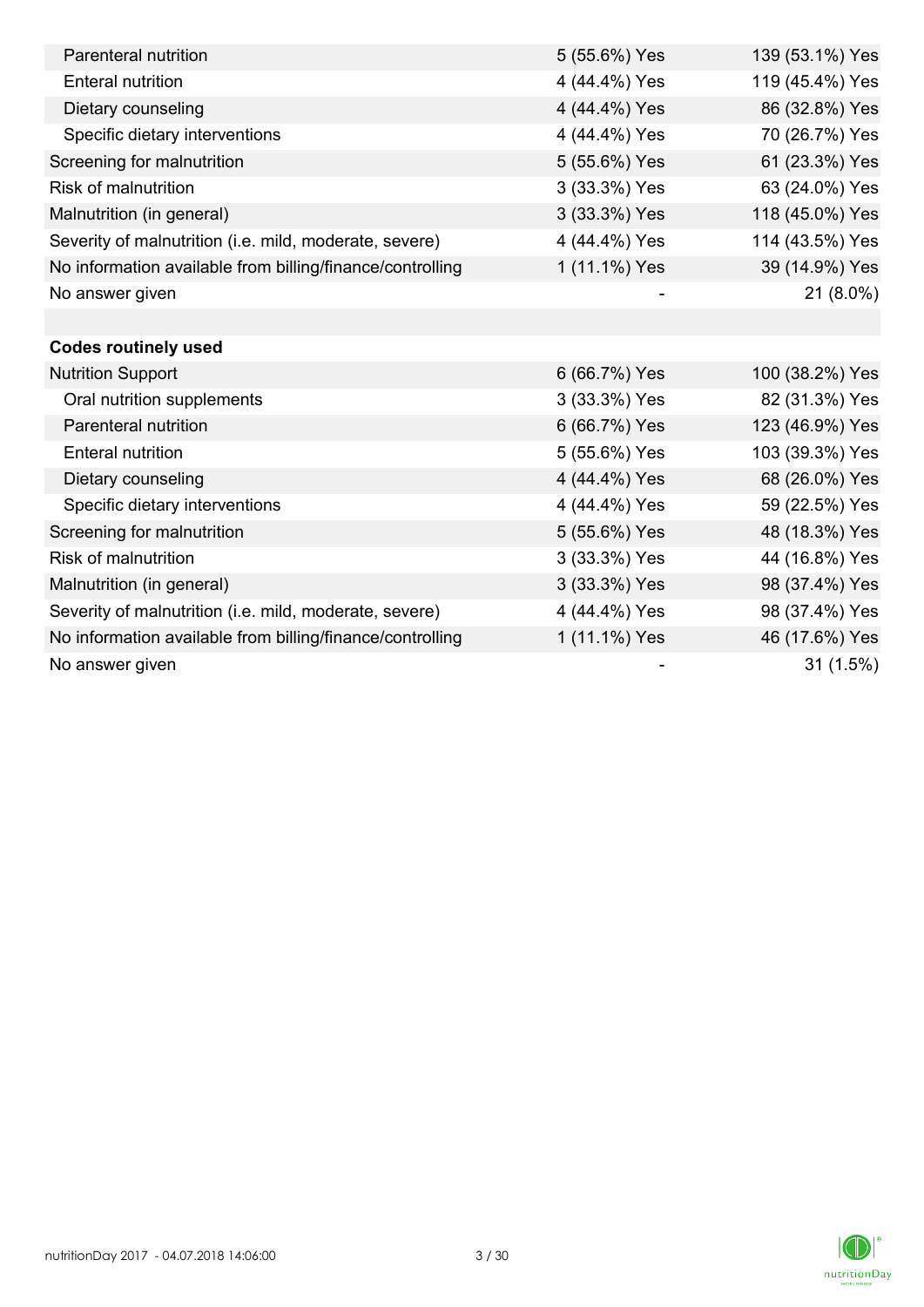### *II. Unit organisation and structures ("Sheet 1a/1b")*

|                                                                       | <b>YOUR RESULTS</b> | <b>REFERENCE RESULTS</b> |
|-----------------------------------------------------------------------|---------------------|--------------------------|
|                                                                       |                     |                          |
| Internal Medicine / General                                           | $4(11.4\%)$         | 20.2%                    |
| Internal Medicine / Cardiology                                        | 2(5.7%)             | 5.5%                     |
| Internal Medicine / Gastroenterology & hepatology                     | $6(17.1\%)$         | 6.5%                     |
| Internal Medicine / Geriatrics                                        |                     | 8.2%                     |
| Internal Medicine / Infectious diseases                               |                     | 1.1%                     |
| Internal Medicine / Nephrology                                        |                     | 1.1%                     |
| Internal Medicine / Oncology (incl. radiotherapy)                     |                     | 7.6%                     |
| Interdisciplinary                                                     | $1(2.9\%)$          | 4.4%                     |
| Long term care                                                        |                     | 2.1%                     |
| Neurology                                                             | $1(2.9\%)$          | 2.9%                     |
| Surgery / General                                                     | $7(20.0\%)$         | 17.3%                    |
| Surgery/ Cardiac/Vascular/Thoracic                                    | $1(2.9\%)$          | 1.5%                     |
| Surgery / Neurosurgery                                                | $1(2.9\%)$          | 1.1%                     |
| Surgery / Orthopedic                                                  | $4(11.4\%)$         | 4.2%                     |
| Trauma                                                                |                     | 1.5%                     |
| Ear Nose Throat (ENT)                                                 | $1(2.9\%)$          | 1.5%                     |
| Gynecology / Obstetrics                                               | $1(2.9\%)$          | 2.1%                     |
| <b>Pediatrics</b>                                                     |                     | 0.0%                     |
| Psychiatry                                                            |                     | 0.6%                     |
| <b>Others</b>                                                         | $6(17.1\%)$         | 10.7%                    |
|                                                                       |                     |                          |
| 2. Number of registered inpatients at noon                            | 33 [20-42]          | 25 [18-34]               |
|                                                                       |                     |                          |
| 3. Total bed capacity of the unit                                     | 44 [31-52]          | 31 [25-44]               |
|                                                                       |                     |                          |
| 4. Number of each type of staff in the unit for TODAY's morning shift |                     |                          |
|                                                                       |                     |                          |
| <b>Fully trained</b>                                                  |                     |                          |
| <b>Medical doctors</b>                                                | $8[7-14]$           | $4[2-8]$                 |
| <b>Nurses</b>                                                         | 13 [12-17]          | $5[4-8]$                 |
| Nursing aides                                                         | $2[1-3]$            | $2[1-4]$                 |
| <b>Dieticians</b>                                                     | $0 [0-1]$           | $1 [0-1]$                |
| <b>Nutritionists</b>                                                  | $0 [0-0]$           | $0 [0-1]$                |
| Administrative staff                                                  | $1[0-1]$            | $1[0-2]$                 |
| Other staff involved in patient care                                  | $0 [0-1]$           | $1[0-3]$                 |
|                                                                       |                     |                          |
| In training                                                           |                     |                          |
| <b>Medical doctors</b>                                                | $2[1-4]$            | $1$ [0-3]                |
| <b>Medical students</b>                                               | $0 [0-0]$           | $0 [0-2]$                |
| <b>Nurses</b>                                                         | $0 [0-0]$           | $1 [0-3]$                |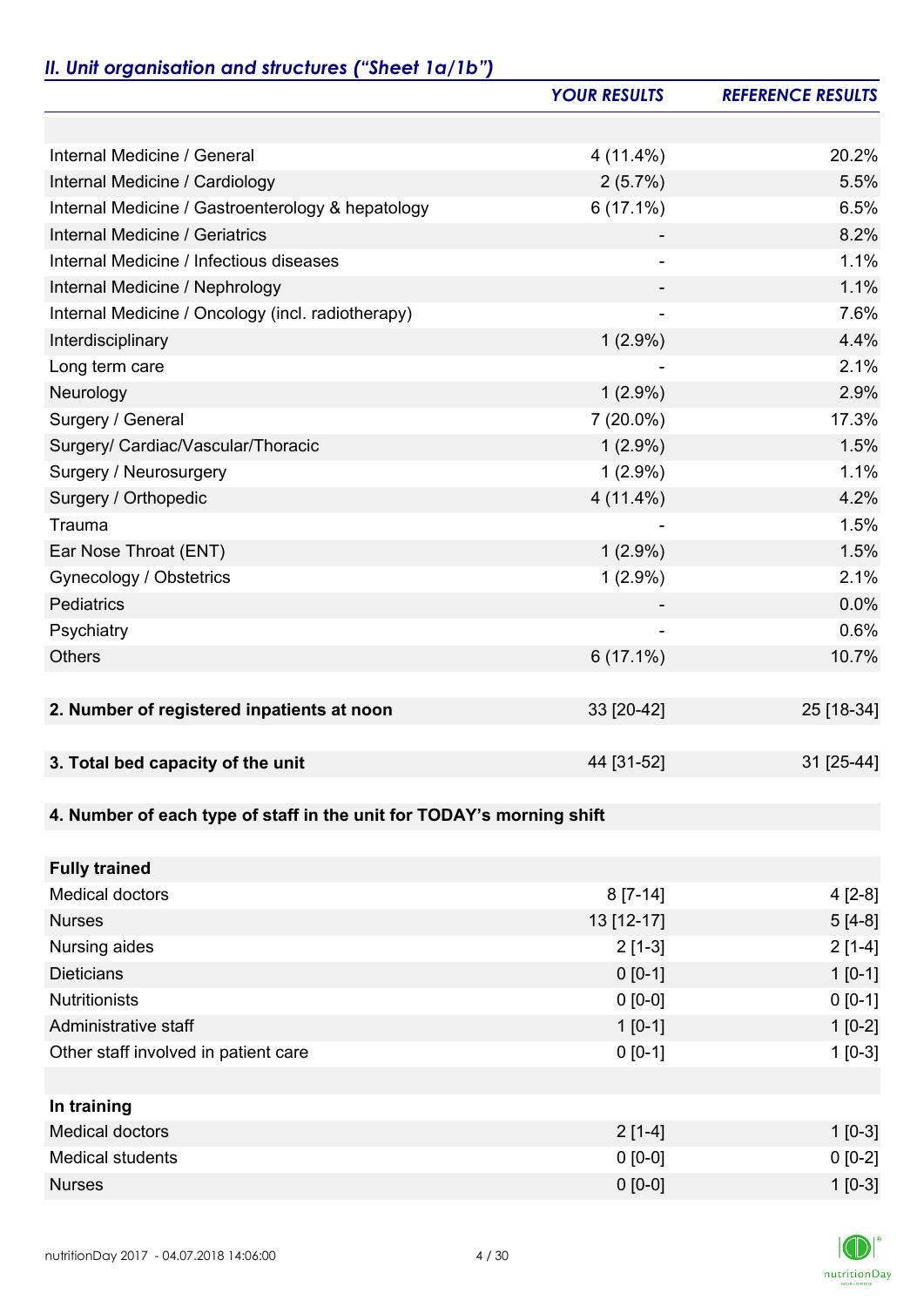| Nursing aides                                                                                       | $0 [0-0]$      | $0 [0-0]$       |
|-----------------------------------------------------------------------------------------------------|----------------|-----------------|
| <b>Dieticians</b>                                                                                   | $0 [0-0]$      | $0 [0-0]$       |
| <b>Nutritionists</b>                                                                                | $0 [0-0]$      | $0 [0-0]$       |
| Other staff involved in patient care                                                                | $0 [0-0]$      | $0 [0-0]$       |
|                                                                                                     |                |                 |
| 5. Is there a nutrition support team in your hospital<br>available?                                 | 34 (100%) Yes  | 337 (74.2%) Yes |
| 6. Does the unit have a nutrition care strategy?                                                    | 25 (73.5%) Yes | 330 (72.7%) Yes |
|                                                                                                     |                |                 |
| 7. Is there a person in your unit responsible for<br>nutrition care?                                | 22 (64.7%) Yes | 331 (72.9%) Yes |
| 8. Is there a dietician, nutritionist or dietetic assistant<br>available for your unit?             | 32 (94.1%) Yes | 410 (90.3%) Yes |
| 9. Is specific staff responsible for providing feeding<br>assistance to patients during meal times? | 32 (94.1%) Yes | 282 (62.1%) Yes |
| 10. How do you MAINLY screen/monitor patients for<br>malnutrition?                                  |                |                 |
| At admission                                                                                        |                |                 |
| No routine screening                                                                                |                | 46 (9.7%) Yes   |
| No fixed criteria                                                                                   | 1 (2.9%) Yes   | 10 (2.1%) Yes   |
| Experience / visual assessment only                                                                 | 9 (25.7%) Yes  | 43 (9.1%) Yes   |
| Weighing / BMI only                                                                                 |                | 66 (13.9%) Yes  |
| Nutritional Risk Screening (NRS) 2002                                                               | 1 (2.9%) Yes   | 136 (28.6%) Yes |
| Malnutrition Universal Screening Tool (MUST)                                                        |                | 29 (6.1%) Yes   |
| Malnutrition Screening tool (MST)                                                                   |                | 42 (8.8%) Yes   |
| <b>SNAQ</b>                                                                                         |                | 2 (0.42%) Yes   |
| Other formal tool                                                                                   | 22 (62.9%) Yes | 77 (16.2%) Yes  |
| I do not know                                                                                       | 1 (2.9%) Yes   | 3 (0.63%) Yes   |
| Missing                                                                                             | $1(2.9\%)$     | $21(4.4\%)$     |
|                                                                                                     |                |                 |
| <b>During hospital stay</b>                                                                         |                |                 |
| No routine monitoring                                                                               |                | 44 (9.3%) Yes   |
| No fixed criteria                                                                                   | 20 (57.1%) Yes | 44 (9.3%) Yes   |
| Experience / visual assessment only                                                                 |                | 90 (18.9%) Yes  |
| Weighing / BMI only                                                                                 |                | 136 (28.6%) Yes |
| Other formal tool                                                                                   | 11 (31.4%) Yes | 130 (27.4%) Yes |
| I do not know                                                                                       | 3 (8.6%) Yes   | 10 (2.1%) Yes   |
| Missing                                                                                             | $1(2.9\%)$     | $21(4.4\%)$     |
|                                                                                                     |                |                 |
| 11a. Do you routinely use guidelines or standards for<br>nutrition care?                            | 25 (75.8%) Yes | 354 (78.8%) Yes |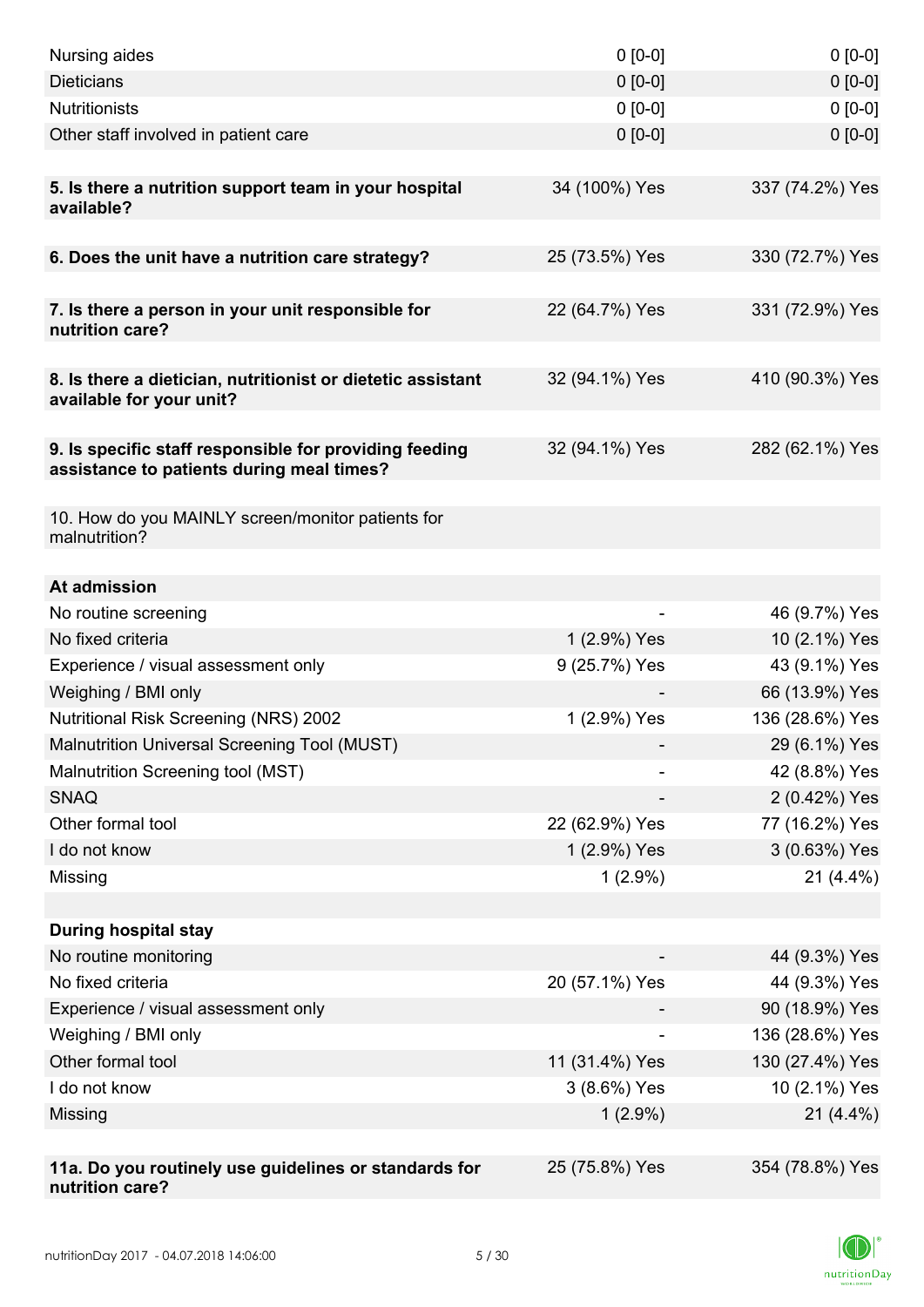| 11b. If yes, which one is mainly used?  |                |                 |
|-----------------------------------------|----------------|-----------------|
| International guidelines                | 7 (28.0%) Yes  | 91 (25.7%) Yes  |
| National guidelines                     | 8 (32.0%) Yes  | 56 (15.8%) Yes  |
| Standards on hospital level             | 10 (40.0%) Yes | 119 (33.6%) Yes |
| Standards on unit level                 |                | 24 (6.8%) Yes   |
| Individual patient nutrition care plans |                | 57 (16.1%) Yes  |
| Other                                   |                | 4 (1.1%) Yes    |
| Missing                                 |                | 3(0.85%)        |
|                                         |                |                 |

# **12. What is routinely done in your unit for given patient groups?**

| At risk                                                    |                |                 |
|------------------------------------------------------------|----------------|-----------------|
| Watchful waiting                                           | 21 (60.0%) Yes | 142 (29.9%) Yes |
| Discuss nutrition care activities during ward rounds       | 20 (57.1%) Yes | 199 (41.9%) Yes |
| Develop an individual nutrition care plan                  | 16 (45.7%) Yes | 251 (52.8%) Yes |
| Initiate treatment / nutrition intervention                | 16 (45.7%) Yes | 286 (60.2%) Yes |
| Consult a nutrition expert (dietician, nutritionist, etc.) | 28 (80.0%) Yes | 292 (61.5%) Yes |
| Consult a medical professional                             | 23 (65.7%) Yes | 178 (37.5%) Yes |
| Calculate energy requirements                              | 15 (42.9%) Yes | 240 (50.5%) Yes |
| Calculate protein requirements                             | 14 (40.0%) Yes | 234 (49.3%) Yes |
| <b>Malnourished</b>                                        |                |                 |
| Watchful waiting                                           | 20 (57.1%) Yes | 101 (21.3%) Yes |
| Discuss nutrition care activities during ward rounds       | 29 (82.9%) Yes | 218 (45.9%) Yes |
| Develop an individual nutrition care plan                  | 25 (71.4%) Yes | 267 (56.2%) Yes |
| Initiate treatment / nutrition intervention                | 27 (77.1%) Yes | 316 (66.5%) Yes |
| Consult a nutrition expert (dietician, nutritionist, etc.) | 27 (77.1%) Yes | 294 (61.9%) Yes |
| Consult a medical professional                             | 27 (77.1%) Yes | 192 (40.4%) Yes |
| Calculate energy requirements                              | 20 (57.1%) Yes | 270 (56.8%) Yes |
| Calculate protein requirements                             | 20 (57.1%) Yes | 266 (56.0%) Yes |
|                                                            |                |                 |
| <b>Every patient</b>                                       |                |                 |
| Watchful waiting                                           | 15 (42.9%) Yes | 204 (42.9%) Yes |
| Discuss nutrition care activities during ward rounds       | 1 (2.9%) Yes   | 131 (27.6%) Yes |
| Develop an individual nutrition care plan                  | 5 (14.3%) Yes  | 79 (16.6%) Yes  |
| Initiate treatment / nutrition intervention                | 4 (11.4%) Yes  | 61 (12.8%) Yes  |
| Consult a nutrition expert (dietician, nutritionist, etc.) | 1 (2.9%) Yes   | 77 (16.2%) Yes  |
| Consult a medical professional                             | 1 (2.9%) Yes   | 105 (22.1%) Yes |
| Calculate energy requirements                              | 12 (34.3%) Yes | 56 (11.8%) Yes  |
| Calculate protein requirements                             | 10 (28.6%) Yes | 50 (10.5%) Yes  |
|                                                            |                |                 |
| <b>Never</b>                                               |                |                 |
| Watchful waiting                                           |                | 35 (7.4%) Yes   |
| Discuss nutrition care activities during ward rounds       | 2 (5.7%) Yes   | 38 (8.0%) Yes   |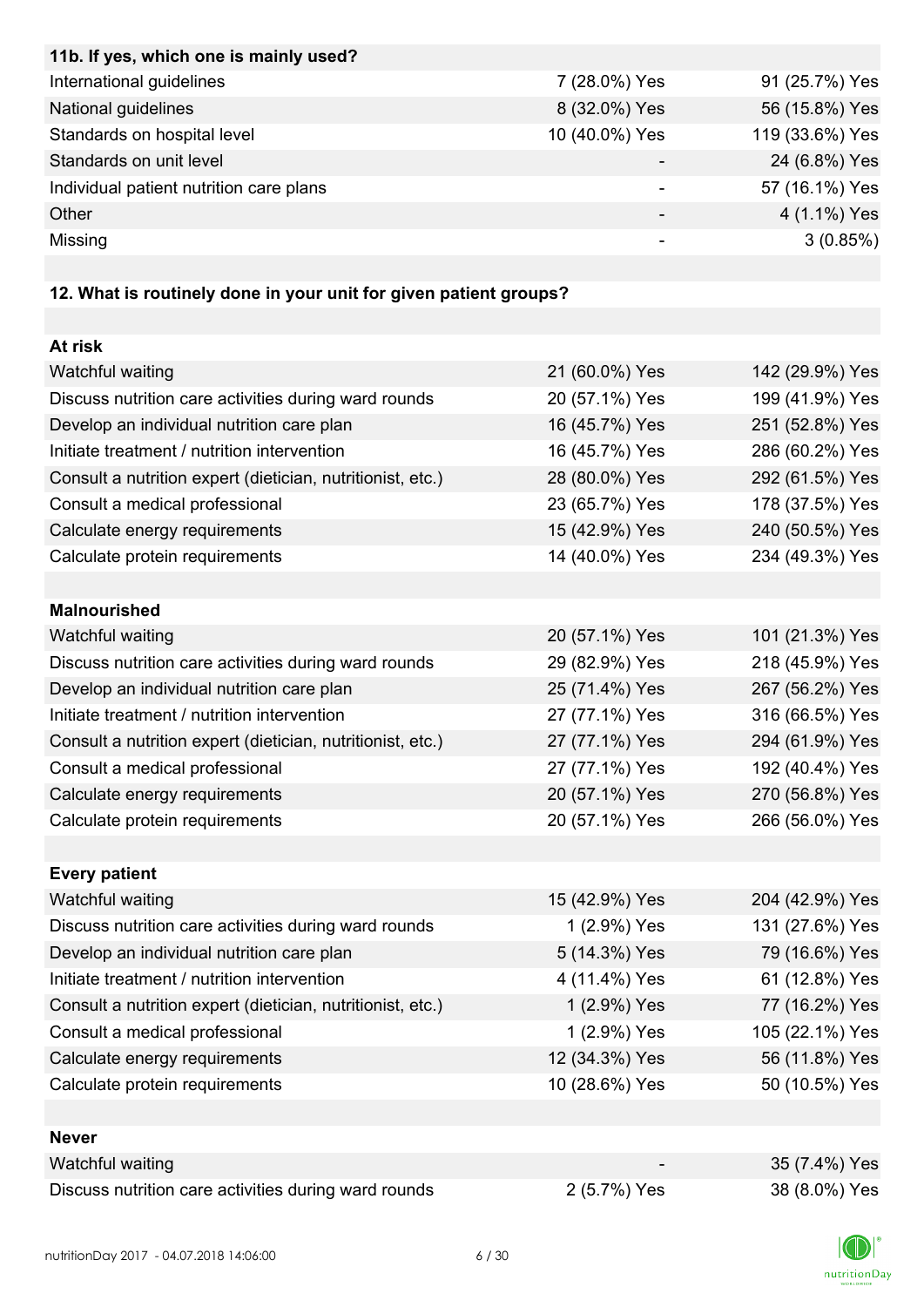| Develop an individual nutrition care plan                          |                | 32 (6.7%) Yes   |
|--------------------------------------------------------------------|----------------|-----------------|
| Initiate treatment / nutrition intervention                        |                | 6 (1.3%) Yes    |
| Consult a nutrition expert (dietician, nutritionist, etc.)         |                | 8 (1.7%) Yes    |
| Consult a medical professional                                     | 2 (5.7%) Yes   | 49 (10.3%) Yes  |
| Calculate energy requirements                                      | 1 (2.9%) Yes   | 51 (10.7%) Yes  |
| Calculate protein requirements                                     | 3 (8.6%) Yes   | 55 (11.6%) Yes  |
|                                                                    |                |                 |
| I do not know                                                      |                |                 |
| Watchful waiting                                                   | 1 (2.9%) Yes   | 22 (4.6%) Yes   |
| Discuss nutrition care activities during ward rounds               | 1 (2.9%) Yes   | 11 (2.3%) Yes   |
| Develop an individual nutrition care plan                          | 1 (2.9%) Yes   | 5 (1.1%) Yes    |
| Initiate treatment / nutrition intervention                        | 1 (2.9%) Yes   | 5 (1.1%) Yes    |
| Consult a nutrition expert (dietician, nutritionist, etc.)         | 1 (2.9%) Yes   | 4 (0.84%) Yes   |
| Consult a medical professional                                     | 2 (5.7%) Yes   | 19 (4.0%) Yes   |
| Calculate energy requirements                                      | 1 (2.9%) Yes   | 12 (2.5%) Yes   |
| Calculate protein requirements                                     | 1 (2.9%) Yes   | 14 (2.9%) Yes   |
|                                                                    |                |                 |
| 13. When do you routinely weigh your patients?                     |                |                 |
| at admission                                                       | 32 (91.4%) Yes | 300 (63.2%) Yes |
| Within 24 hours                                                    |                | 70 (14.7%) Yes  |
| Within 48 hours                                                    |                | 20 (4.2%) Yes   |
| Within 72 hours                                                    |                | 14 (2.9%) Yes   |
| Every week                                                         | 19 (54.3%) Yes | 164 (34.5%) Yes |
| Occasionally                                                       | 15 (42.9%) Yes | 60 (12.6%) Yes  |
| When requested                                                     | 24 (68.6%) Yes | 212 (44.6%) Yes |
| At discharge                                                       |                | 22 (4.6%) Yes   |
| Never                                                              |                | 8 (1.7%) Yes    |
| I do not know                                                      |                | 1 (0.21%) Yes   |
| No answer given                                                    | $1(2.9\%)$     | 23 (4.8%)       |
|                                                                    |                |                 |
| 14. What do you do to support adequate food intake of patients?    |                |                 |
| Offer additional meals or in between snacks                        | 28 (80.0%) Yes | 350 (73.7%) Yes |
| Offer meal choices                                                 | 28 (80.0%) Yes | 348 (73.3%) Yes |
| Offer different portion sizes                                      | 33 (94.3%) Yes | 292 (61.5%) Yes |
| Consider food presentation                                         | 17 (48.6%) Yes | 198 (41.7%) Yes |
| Change food texture/consistency as needed                          | 32 (91.4%) Yes | 389 (81.9%) Yes |
| Consider patient problems with eating and drinking                 | 26 (74.3%) Yes | 385 (81.1%) Yes |
| Ensure that mealtimes are undisturbed/protected<br>mealtime policy | 18 (51.4%) Yes | 58 (12.2%) Yes  |
| Promote positive eating environment                                | 21 (60.0%) Yes | 92 (19.4%) Yes  |
| Consider cultural/religious preferences                            | 11 (31.4%) Yes | 200 (42.1%) Yes |
| Consider patient allergies / intolerances                          | 33 (94.3%) Yes | 228 (48.0%) Yes |
| Other                                                              | 1 (2.9%) Yes   | 29 (6.1%) Yes   |
| I do not know                                                      | 1 (2.9%) Yes   | 6 (1.3%) Yes    |
| No answer given                                                    | $1(2.9\%)$     | 21 (4.4%)       |

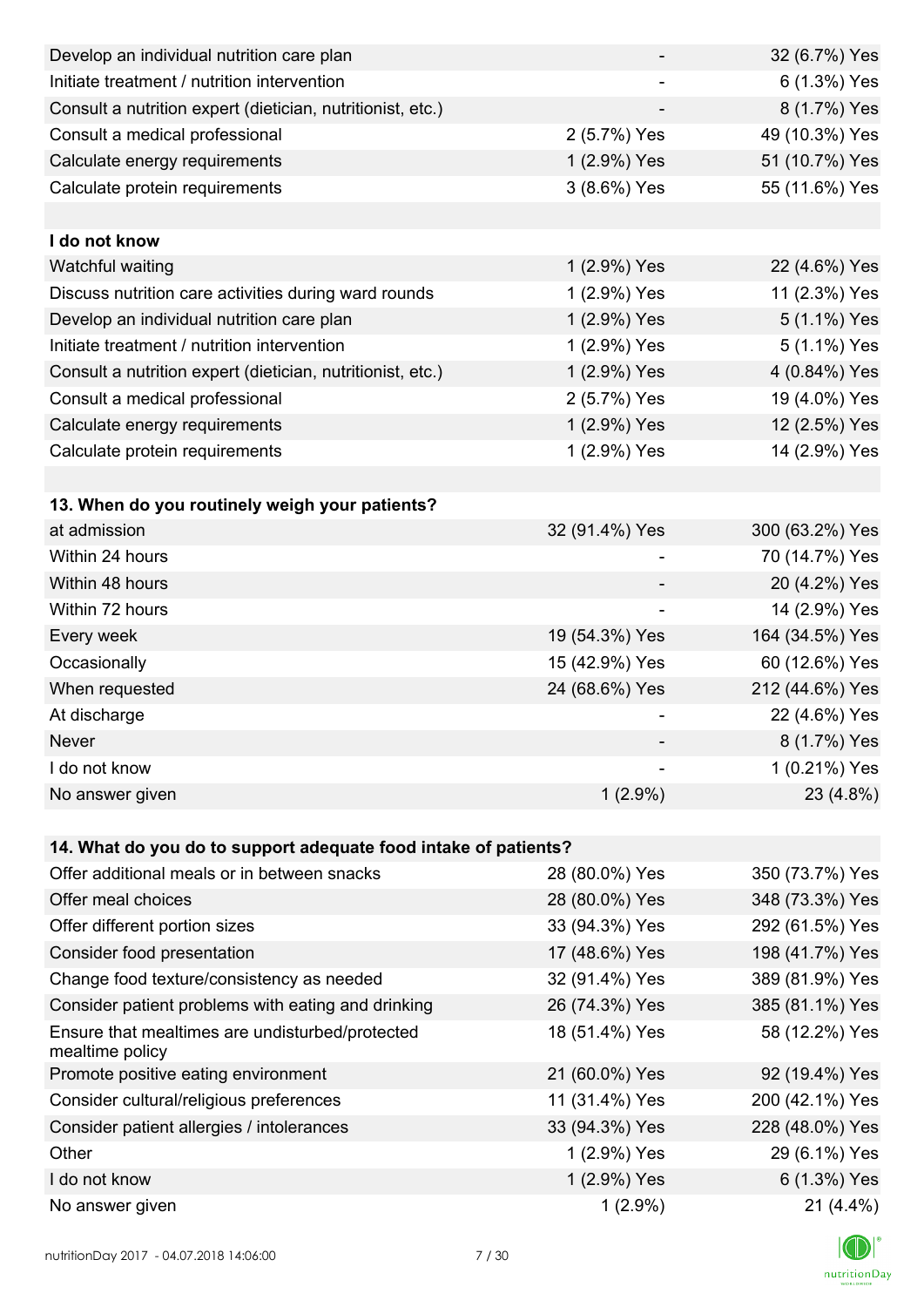| 15. Which nutrition-related standards or routine activities exist in your unit?     |                |                 |  |
|-------------------------------------------------------------------------------------|----------------|-----------------|--|
| Nutrition training is available                                                     | 18 (51.4%) Yes | 267 (56.2%) Yes |  |
| Reporting of nutrition related information to hospital<br>managers                  | 8 (22.9%) Yes  | 211 (44.4%) Yes |  |
| Quality indicators are recorded and reported to national<br>or regional level       | 10 (28.6%) Yes | 131 (27.6%) Yes |  |
| Quality indicators are used for internal benchmarking                               | 20 (57.1%) Yes | 175 (36.8%) Yes |  |
| Patient feedback about food and food service is collected<br>using a questionnaire  | 31 (88.6%) Yes | 302 (63.6%) Yes |  |
| None                                                                                | 1 (2.9%) Yes   | 21 (4.4%) Yes   |  |
| I do not know                                                                       | 1 (2.9%) Yes   | 13 (2.7%) Yes   |  |
| No answer given                                                                     | $1(2.9\%)$     | 37 (7.8%)       |  |
|                                                                                     |                |                 |  |
| 16. At admission what is asked and documented?                                      |                |                 |  |
| Change in weight                                                                    | 33 (94.3%) Yes | 373 (78.5%) Yes |  |
| Eating habits/difficulties                                                          | 34 (97.1%) Yes | 349 (73.5%) Yes |  |
| Nutrition before admission                                                          | 29 (82.9%) Yes | 271 (57.1%) Yes |  |
| None                                                                                | 1 (2.9%) Yes   | 9 (1.9%) Yes    |  |
| I do not know                                                                       | 1 (2.9%) Yes   | 5 (1.1%) Yes    |  |
| No answer given                                                                     | $1(2.9\%)$     | 39 (8.2%)       |  |
|                                                                                     |                |                 |  |
| 17. On what forms is there a specific part about eating, nutrition or malnutrition? |                |                 |  |

| a. Patient Record has a section for                                                  |                |                 |
|--------------------------------------------------------------------------------------|----------------|-----------------|
| indicating if the patient is malnourished or at risk of<br>malnutrition              | 33 (94.3%) Yes | 335 (70.5%) Yes |
| nutrition treatment                                                                  | 24 (68.6%) Yes | 280 (58.9%) Yes |
| None                                                                                 |                | 30 (6.3%) Yes   |
| I do not know                                                                        | 1 (2.9%) Yes   | 4 (0.84%) Yes   |
|                                                                                      |                |                 |
| b. Discharge Letter                                                                  |                |                 |
| summarizes nutrition treatment received during stay                                  | 20 (57.1%) Yes | 171 (36.0%) Yes |
| makes future nutrition-related recommendations                                       | 5 (14.3%) Yes  | 269 (56.6%) Yes |
| None                                                                                 | 8 (22.9%) Yes  | 56 (11.8%) Yes  |
| I do not know                                                                        | 4 (11.4%) Yes  | 26 (5.5%) Yes   |
|                                                                                      |                |                 |
| 18. Do you provide brochures about malnutrition to at<br>risk/malnourished patients? | 21 (61.8%) Yes | 171 (44.5%) Yes |
|                                                                                      |                |                 |
| 19. Who filled in this sheet?                                                        |                |                 |
| Head staff                                                                           | 1 (2.9%) Yes   | 120 (25.3%) Yes |
| Dietician                                                                            | 15 (42.9%) Yes | 244 (51.4%) Yes |
| <b>Nurse</b>                                                                         | 10 (28.6%) Yes | 127 (26.7%) Yes |
| Physician                                                                            | 8 (22.9%) Yes  | 74 (15.6%) Yes  |
| Administrative staff                                                                 |                | 4 (0.84%) Yes   |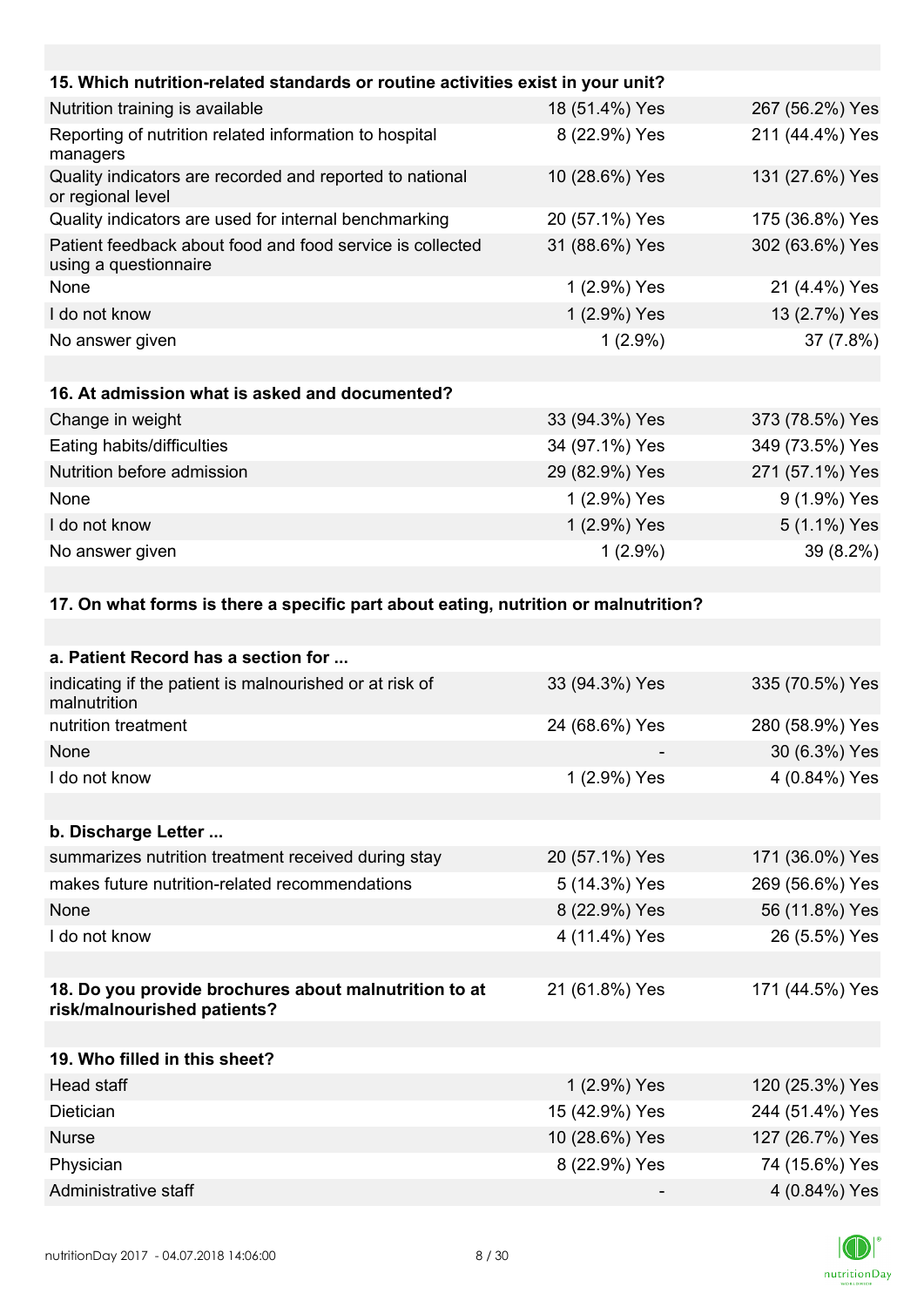| Other         | ٠            | 8 (1.7%) Yes  |
|---------------|--------------|---------------|
| None          | 1 (2.9%) Yes |               |
| I do not know | 1 (2.9%) Yes | 3 (0.63%) Yes |

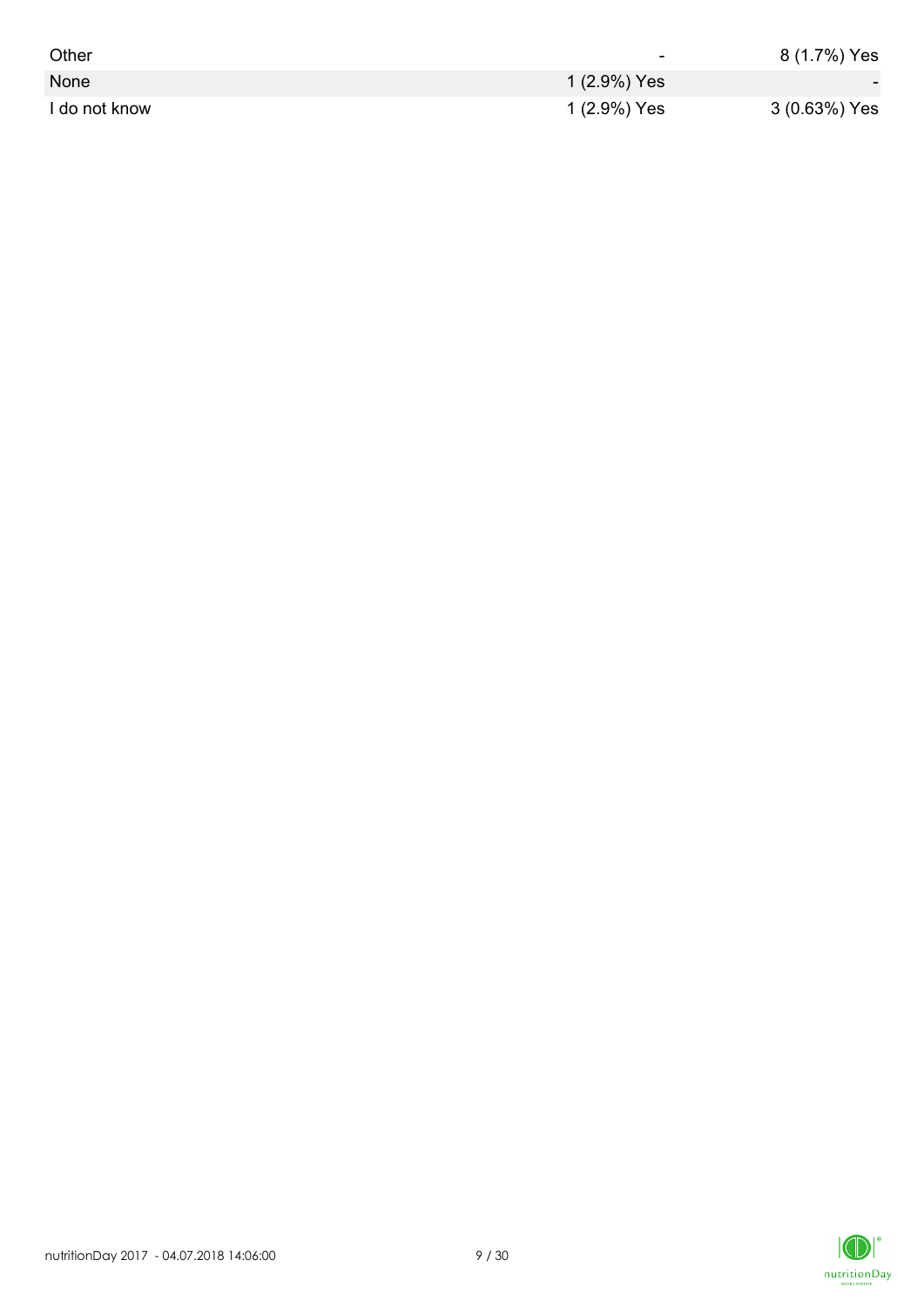|                                                                                         | <b>YOUR RESULTS</b> | <b>REFERENCE RESULTS</b> |
|-----------------------------------------------------------------------------------------|---------------------|--------------------------|
|                                                                                         |                     |                          |
| Total                                                                                   | 694                 | 9133                     |
| Age                                                                                     | 73 [62-81]          | 67 [53-78]               |
| Female                                                                                  | 344 (49.6%)         | 4630 (50.7%)             |
| Weight                                                                                  | 56.4±13.6           | 68.8±18.8                |
| Height                                                                                  | 159±10              | 164±10                   |
| <b>BMI</b>                                                                              | $22.2 \pm 4.3$      | $25.4 \pm 6.0$           |
|                                                                                         |                     |                          |
| 1. This hospital admission was                                                          |                     |                          |
| planned                                                                                 | 328 (47.3%)         | 3186 (34.9%)             |
| an emergency                                                                            | 353 (50.9%)         | 5234 (57.3%)             |
| I do not know                                                                           | 13 (1.9%)           | 713 (7.8%)               |
| No answer given                                                                         |                     |                          |
| 2a. Diagnosis at admission                                                              |                     |                          |
| 0100 Infectious and parasitic diseases                                                  | $31(4.5\%)$         | 833 (9.1%)               |
| 0200 Neoplasms                                                                          | 170 (24.5%)         | 1451 (15.9%)             |
| 0300 Blood and bloodforming organs and the immune<br>mechanism                          | $32(4.6\%)$         | 612 (6.7%)               |
| 0400 Endocrine, nutritional and metabolic diseases                                      | 73 (10.5%)          | 1103 (12.1%)             |
| 0500 Mental health                                                                      | 5(0.72%)            | 340 (3.7%)               |
| 0600 Nervous system                                                                     | 40 (5.8%)           | 795 (8.7%)               |
| 0700 Eye and adnexa                                                                     | 27 (3.9%)           | 134 (1.5%)               |
| 0800 Ear and mastoid process                                                            | 4(0.58%)            | 71 (0.78%)               |
| 0900 Circulatory system                                                                 | 97 (14.0%)          | 1817 (19.9%)             |
| 1000 Respiratory system                                                                 | 79 (11.4%)          | 1407 (15.4%)             |
| 1100 Digestive system                                                                   | 191 (27.5%)         | 2255 (24.7%)             |
| 1200 Skin and subcutaneous tissue                                                       | 27 (3.9%)           | 444 (4.9%)               |
| 1300 Musculoskeletal system and connective tissue                                       | 123 (17.7%)         | 1332 (14.6%)             |
| 1400 Genitourinary system                                                               | 46 (6.6%)           | 847 (9.3%)               |
| 1500 Pregnancy, childbirth and the puerperium                                           | 10 (1.4%)           | 126 (1.4%)               |
| 1600 Conditions originating in the perinatal period                                     | 6(0.86%)            | 22 (0.24%)               |
| 1700 Congenital/chromosomal abnormalities                                               | $1(0.14\%)$         | $9(0.10\%)$              |
| 1800 Symptoms, signs, abnormal clinical/lab findings                                    | 4(0.58%)            | 410 (4.5%)               |
| 1900 Injury, poisoning                                                                  | 28 (4.0%)           | 291 (3.2%)               |
| 2000 External causes of morbidity and mortality (e.g.<br>transport accidents, assaults) |                     | 173 (1.9%)               |
| 2100 Factors influencing health status and contact with<br>health services              | 4(0.58%)            | 214 (2.3%)               |
| No answer given                                                                         |                     |                          |
| 3. Which conditions/comorbidities does this patient have?                               |                     |                          |
| Cardiac insufficiency                                                                   | 57 (9.7%)           | 1665 (22.5%)             |

 $\label{eq:2} \mathsf{nutritionDay}$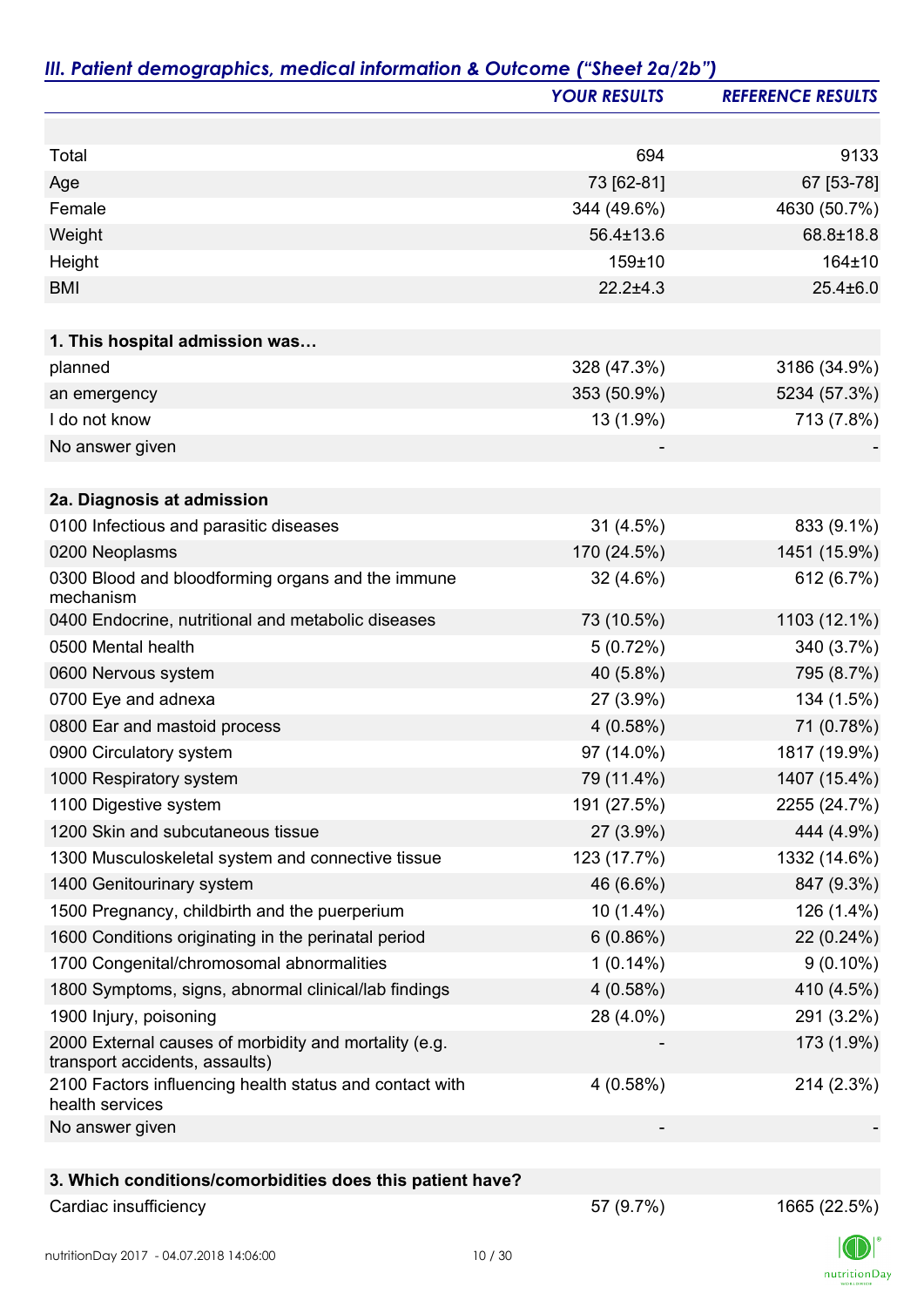| Myocardial infarction                                         | 15 (2.6%)   | 418 (5.9%)   |
|---------------------------------------------------------------|-------------|--------------|
| Chronic lung disease                                          | 44 (7.5%)   | 1118 (15.3%) |
| Cerebral vascular disease                                     | 60 (10.4%)  | 768 (10.7%)  |
| Peripheral vascular disease                                   | 29 (5.0%)   | 888 (12.3%)  |
| Chronic liver disease                                         | 49 (8.4%)   | 457 (6.4%)   |
| Chronic kidney disease                                        | 59 (10.1%)  | 853 (11.8%)  |
| <b>Diabetes</b>                                               | 148 (24.9%) | 1983 (26.8%) |
| Cancer                                                        | 174 (29.0%) | 1815 (24.8%) |
| Infection                                                     | $30(5.1\%)$ | 1166 (16.0%) |
| Dementia                                                      | 26 (4.5%)   | 398 (5.6%)   |
| Major depressive disorder                                     | $9(1.6\%)$  | 390 (5.5%)   |
| Other chronic mental disorder                                 | 26 (4.5%)   | 387 (5.5%)   |
| Other chronic disease                                         | 124 (20.5%) | 2029 (27.4%) |
| None                                                          | 180 (25.9%) | 1421 (15.6%) |
|                                                               |             |              |
| 4a. Previous operation during this hospital stay              |             |              |
| Yes, planned                                                  | 177 (25.5%) | 1796 (19.7%) |
| Yes, acute                                                    | 52 (7.5%)   | 561 (6.1%)   |
| <b>No</b>                                                     | 448 (64.6%) | 6420 (70.3%) |
| I do not know                                                 | 12(1.7%)    | 130 (1.4%)   |
| Missing                                                       | 5(0.72%)    | 226 (2.5%)   |
|                                                               |             |              |
| Days since operation                                          | $6[1-15]$   | 4 [1-13]     |
|                                                               |             |              |
| 4b. Planned operation during this hospital stay               |             |              |
| Yes, today or tomorrow                                        | 51 (7.3%)   | 766 (8.4%)   |
|                                                               |             |              |
| Yes, later                                                    | 36 (5.2%)   | 536 (5.9%)   |
| No                                                            | 563 (81.1%) | 6795 (74.4%) |
| I do not know                                                 | 25 (3.6%)   | 417 (4.6%)   |
| Missing                                                       | 19 (2.7%)   | 619 (6.8%)   |
|                                                               |             |              |
| 5. Previous ICU admission during this hospital stay?<br>(Yes) | 43 (6.2%)   | 982 (10.8%)  |
|                                                               |             |              |
| 6. Is this patient terminally ill?                            | 21 (3.0%)   | 660 (7.2%)   |
|                                                               |             |              |
| 7. Fluid status                                               |             |              |
| Normal                                                        | 471 (67.9%) | 7154 (78.3%) |
| Overloaded                                                    | $22(3.2\%)$ | 518 (5.7%)   |
| Dehydrated                                                    | 13 (1.9%)   | 475 (5.2%)   |
| I do not know                                                 | 188 (27.1%) | 986 (10.8%)  |
|                                                               |             |              |
| Missing                                                       |             |              |
|                                                               |             |              |
| 8. Number of different medications planned                    |             |              |
| Oral                                                          | $5[3-8]$    | $5[2-8]$     |
| nutritionDay 2017 - 04.07.2018 14:06:00                       | 11/30       |              |

 $\textsf{nutritionDay}$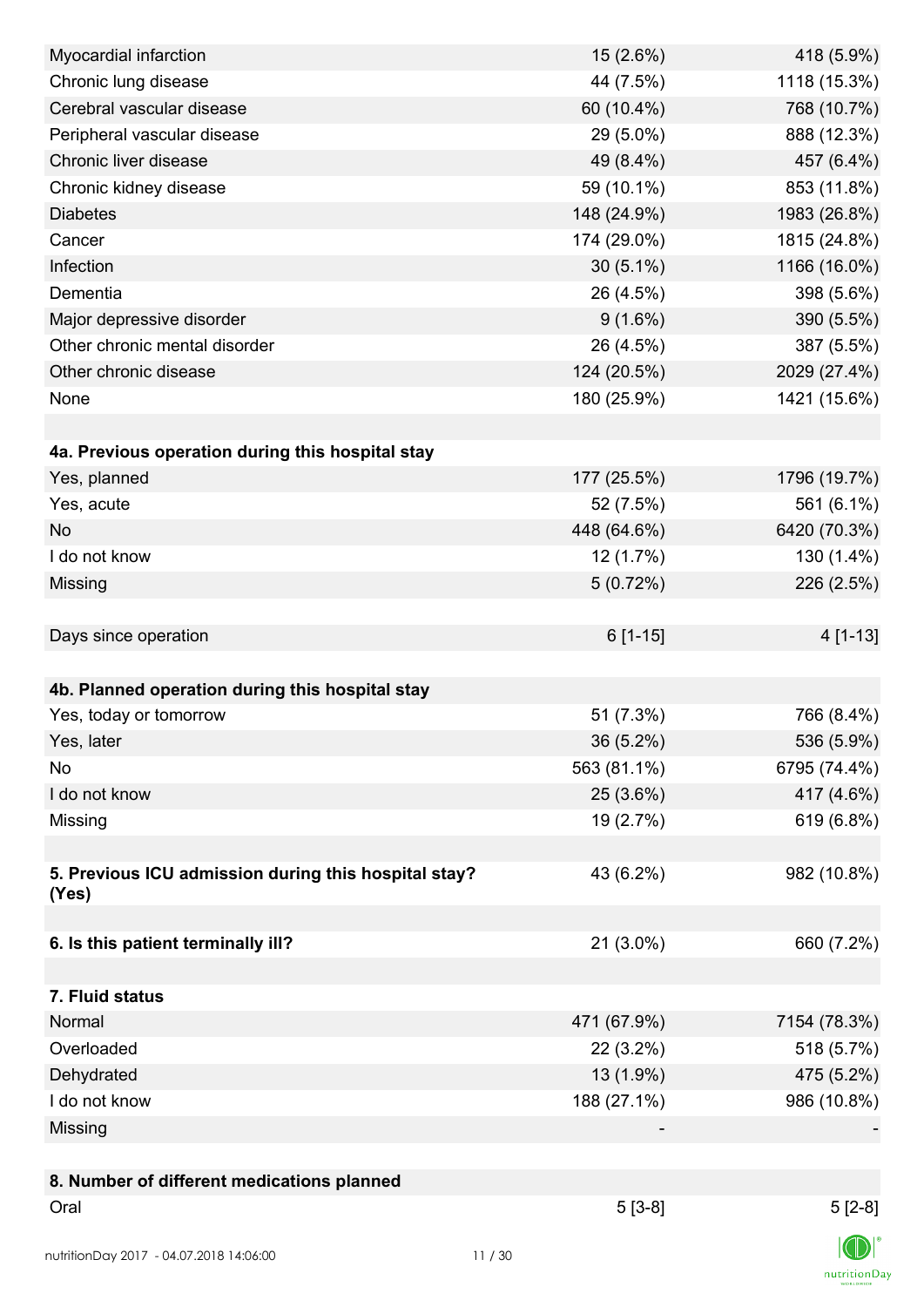| Other                                                                      | $0 [0-1]$   | $2[1-4]$     |
|----------------------------------------------------------------------------|-------------|--------------|
|                                                                            |             |              |
| 9. Was this patient identified as malnourished or at risk of malnutrition? |             |              |
| Malnourished                                                               | 94 (13.5%)  | 914 (10.0%)  |
| At risk                                                                    | 188 (27.1%) | 1610 (17.6%) |
| No                                                                         | 383 (55.2%) | 5843 (64.0%) |
| I do not know                                                              | 29 (4.2%)   | 766 (8.4%)   |
| Missing                                                                    |             |              |
|                                                                            |             |              |
| 10. IV Fluids                                                              |             |              |
| Electrolyte solution (NaCl, Ringers lactate, etc)                          | 180 (25.9%) | 3595 (39.4%) |
| 5% Glucose solution                                                        | 28 (4.0%)   | 877 (9.6%)   |
|                                                                            |             |              |
| 11. Number of ONS drinks planned                                           | $0 [0-0]$   | $0 [0-0]$    |
|                                                                            |             |              |
| 12. Nutrition intake                                                       |             |              |
| Regular hospital food                                                      | 370 (53.3%) | 5097 (55.8%) |
| Fortified/enriched hospital food                                           | $10(1.4\%)$ | 801 (8.8%)   |
| Protein/energy supplement (e.g. ONS drinks)                                | 35 (5.0%)   | 1073 (11.7%) |
| <b>Enteral nutrition</b>                                                   | 13 (1.9%)   | 495 (5.4%)   |
| <b>Parenteral nutrition</b>                                                | 100 (14.4%) | 485 (5.3%)   |
| Special diet                                                               | 234 (33.7%) | 3173 (34.7%) |
| None                                                                       | 26 (3.7%)   | 506 (5.5%)   |
|                                                                            |             |              |
| 13a. All lines and Tubes                                                   |             |              |
| <b>Central Venous</b>                                                      | $30(4.3\%)$ | 752 (8.2%)   |
| Peripheral venous access                                                   | 236 (34.0%) | 4362 (47.8%) |
| Nasogastric                                                                | 6(0.86%)    | 269 (2.9%)   |
| Nasojejunal                                                                | 2(0.29%)    | 38 (0.42%)   |
| Nasoduadenal                                                               | $1(0.14\%)$ | 22 (0.24%)   |
| Enterostoma                                                                | 2(0.29%)    | 46 (0.50%)   |
| Percutaneous endoscopy/surgical gastrostomy                                | 4(0.58%)    | 71 (0.78%)   |
|                                                                            |             |              |
| Percutaneous endoscopy/surgical jejunostomy                                | $1(0.14\%)$ | 29 (0.32%)   |
| None                                                                       | 423 (61.0%) | 4024 (44.1%) |
| 13b. Were there complications with nutrition related lines                 |             |              |
| and tubes since admission?                                                 |             |              |
| Yes, previously                                                            | $7(1.0\%)$  | 93 (1.0%)    |
| Yes, ongoing                                                               | 4(0.58%)    | 80 (0.88%)   |
| No                                                                         | 499 (71.9%) | 7577 (83.0%) |
| I do not know                                                              | 28 (4.0%)   | 871 (9.5%)   |
| Missing                                                                    | 156 (22.5%) | 512 (5.6%)   |
|                                                                            |             |              |

#### **14. Please indicate if any of the following was done for this patient since admission**

Energy requirements were determined 418 (60.2%) 3246 (35.5%)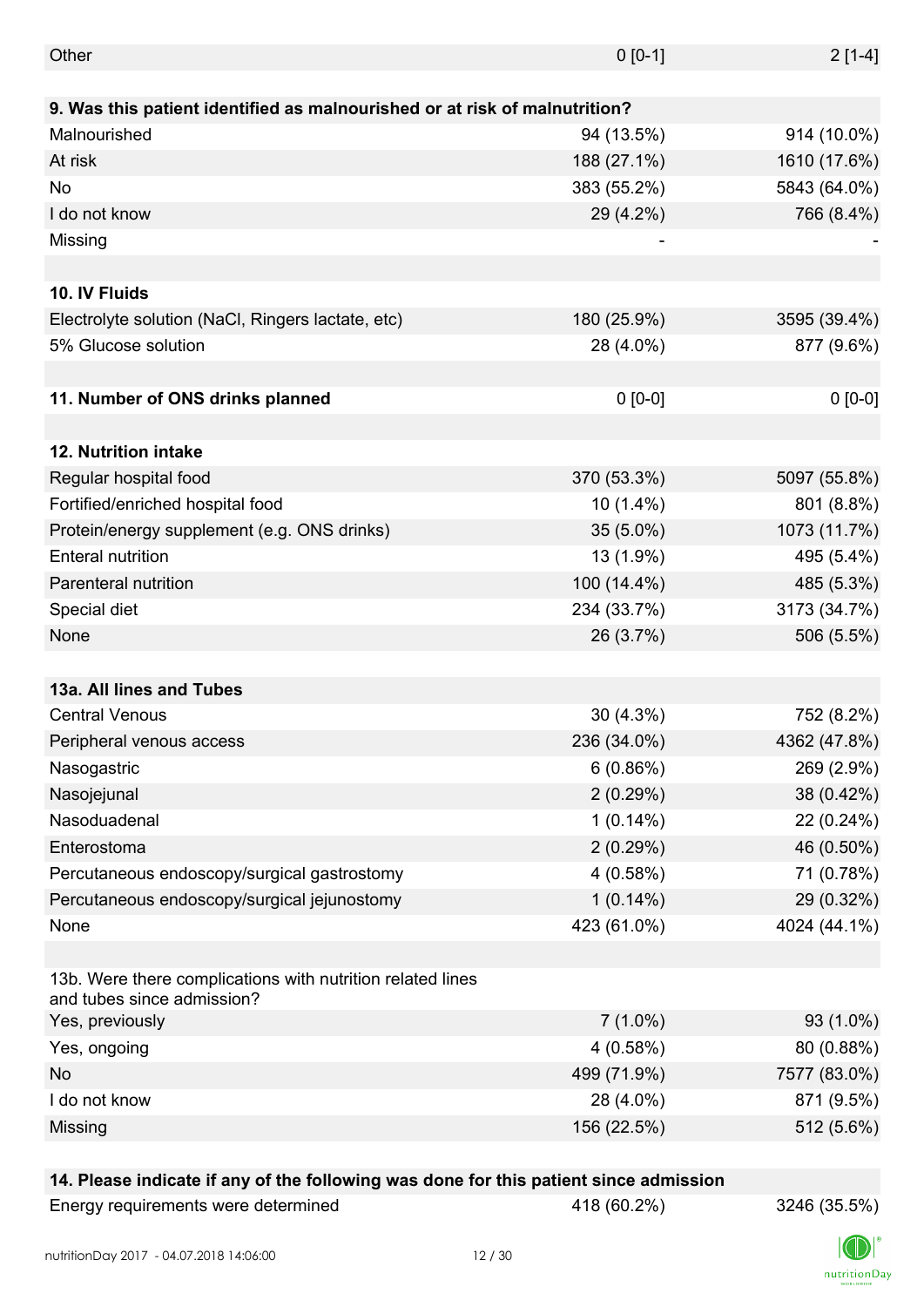| Protein requirements were determined                     | 397 (57.2%) | 2888 (31.6%) |
|----------------------------------------------------------|-------------|--------------|
| Food/Nutrition intake was recorded in the patient record | 414 (59.7%) | 4124 (45.2%) |
| Nutrition treatment plan was developed                   | 369 (53.2%) | 3183 (34.9%) |
| Nutrition expert was consulted                           | 135 (19.5%) | 3050 (33.4%) |
| Malnutrition status is recorded in the patient record    | 155 (22.3%) | 2529 (27.7%) |
| None                                                     |             |              |
|                                                          |             |              |
| 15a. Energy goal                                         |             |              |
| $< 500$ kcal                                             | 146 (21.0%) | 335 (3.7%)   |
| 500-999 kcal                                             | 18 (2.6%)   | 109 (1.2%)   |
| 1000-1499 kcal                                           | 198 (28.5%) | 957 (10.5%)  |
| 1500-1999 kcal                                           | 235 (33.9%) | 2729 (29.9%) |
| >=2000 kcal                                              | 21 (3.0%)   | 993 (10.9%)  |
| Not determined                                           | 26 (3.7%)   | 3222 (35.3%) |
| I do not know                                            | 50 (7.2%)   | 752 (8.2%)   |
| Missing                                                  |             | 36 (0.39%)   |
|                                                          |             |              |
| 15b. Energy intake                                       |             |              |
| $< 500$ kcal                                             | 178 (25.6%) | 615 (6.7%)   |
| 500-999 kcal                                             | 54 (7.8%)   | 525 (5.7%)   |
| 1000-1499 kcal                                           | 167 (24.1%) | 1192 (13.1%) |
| 1500-1999 kcal                                           | 219 (31.6%) | 2032 (22.2%) |
| >=2000 kcal                                              | $10(1.4\%)$ | 597 (6.5%)   |
| Not determined                                           | $8(1.2\%)$  | 2998 (32.8%) |
| I do not know                                            | 58 (8.4%)   | 1122 (12.3%) |
| Missing                                                  |             | 52 (0.57%)   |
|                                                          |             |              |
| 16. Since admission, this patient's health status has    |             |              |
| Improved                                                 | 254 (36.6%) | 4626 (50.7%) |
| Deteriorated                                             | 32 (4.6%)   | 514 (5.6%)   |
| Remained the same                                        | 298 (42.9%) | 2506 (27.4%) |
| This patient has just been admitted                      | 65 (9.4%)   | 574 (6.3%)   |
| I do not know                                            | 45 (6.5%)   | 913 (10.0%)  |
| Missing                                                  |             |              |
|                                                          |             |              |
| Length of hospital stay (days)                           | 21 [11-35]  | 12 [6-24]    |
|                                                          |             |              |
| <b>Outcome Code</b>                                      |             |              |
| 1= Still in the hospital                                 | 87 (12.5%)  | 796 (8.7%)   |
| 2= Transferred to another hospital                       | $30(4.3\%)$ | 219 (2.4%)   |
| 3= Transferred to long term care                         | 12 (1.7%)   | 373 (4.1%)   |
| 4= Rehabilitation                                        | 6(0.86%)    | 500 (5.5%)   |
| 5= Discharged home                                       | 347 (50.0%) | 6731 (73.7%) |
| 6= Death                                                 | 14 (2.0%)   | 283 (3.1%)   |

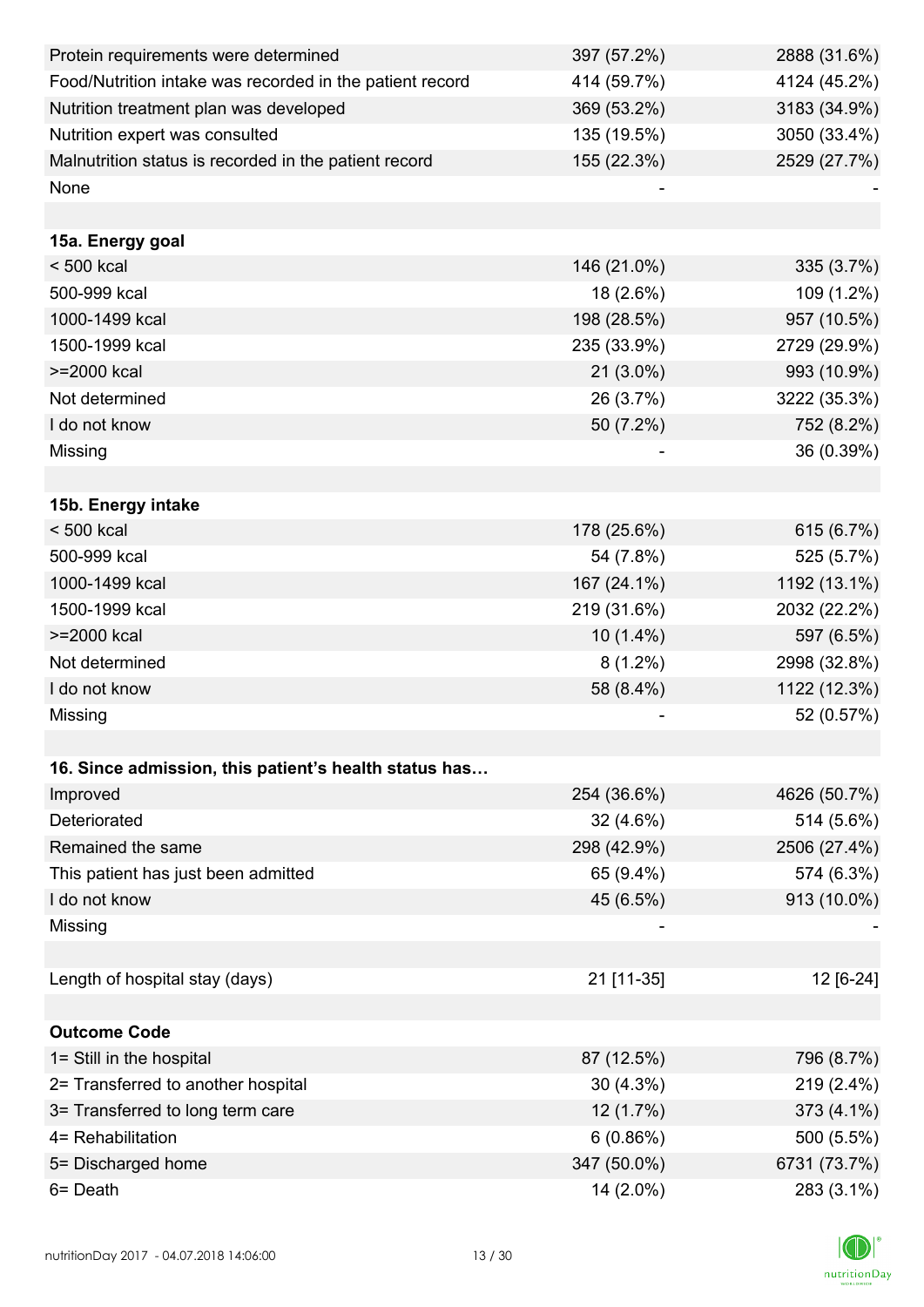| $7 =$ Others                         | $1(0.14\%)$ | 175 (1.9%)   |
|--------------------------------------|-------------|--------------|
| Missing                              | 197 (28.4%) | 56 (0.61%)   |
|                                      |             |              |
| Readmitted since ND                  |             |              |
| $1 = No$                             | 370 (90.5%) | 6273 (77.4%) |
| 2= Yes, same hospital planned        | 19 (4.6%)   | 483 (6.0%)   |
| 3= Yes, same hospital unplanned      | 12 (2.9%)   | 471 (5.8%)   |
| 4= Yes, different hospital planned   |             | 45 (0.56%)   |
| 5= Yes, different hospital unplanned |             | 45 (0.56%)   |
| 6= Unknown                           | $5(1.2\%)$  | 366 (4.5%)   |
| Missing                              | 3(0.73%)    | 428 (5.3%)   |

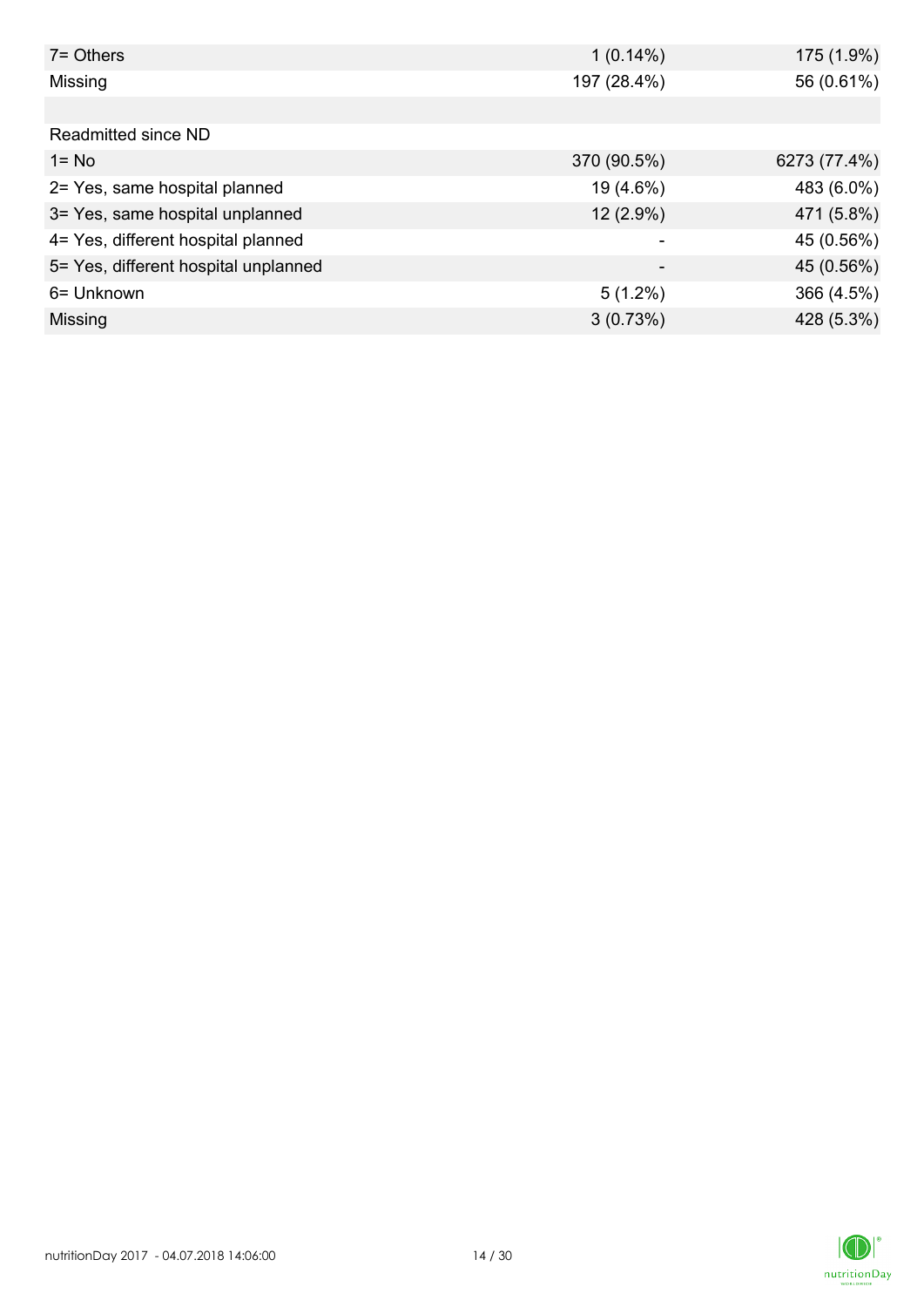|                                                                                      | <b>YOUR RESULTS</b> | <b>REFERENCE RESULTS</b> |
|--------------------------------------------------------------------------------------|---------------------|--------------------------|
|                                                                                      |                     |                          |
| 1. What are your typical dietary habits?                                             |                     |                          |
| No special dietary habits                                                            | 394 (61.3%)         | 6102 (69.3%)             |
| I am vegetarian                                                                      | 26 (4.0%)           | 153 (1.7%)               |
| I adhee to a vegan diet                                                              | $35(5.4\%)$         | 53 (0.60%)               |
| I eat gluten-free diet                                                               | $7(1.1\%)$          | 78 (0.89%)               |
| I avoid added sugars                                                                 | 70 (10.9%)          | 1353 (15.4%)             |
| I avoid carbohydrates                                                                | 25 (3.9%)           | 515 (5.9%)               |
| I eat a low fat-diet                                                                 | 53 (8.2%)           | 1034 (11.8%)             |
| I am lactose intolerant                                                              | 16 (2.5%)           | 343 (3.9%)               |
| Other special diet due to intolerances/allergies                                     | 18 (2.8%)           | 179 (2.0%)               |
| Other                                                                                | 25 (3.9%)           | 617 (7.0%)               |
| No answer given                                                                      | 150 (23.3%)         | 217 (2.5%)               |
|                                                                                      |                     |                          |
| 2. Where did you live before your current hospital admission?                        |                     |                          |
| At home                                                                              | 477 (74.2%)         | 7771 (88.3%)             |
| In a nursing home or other live-in facility                                          | 15 (2.3%)           | 295 (3.4%)               |
| I was transferred from another hospital                                              | 15 (2.3%)           | 456 (5.2%)               |
| Other                                                                                | 6(0.93%)            | 147 (1.7%)               |
| Missing                                                                              | 130 (20.2%)         | 131 (1.5%)               |
|                                                                                      |                     |                          |
| 3. In general, are you able to walk?                                                 |                     |                          |
| Yes                                                                                  | 442 (68.7%)         | 5599 (63.6%)             |
| Yes, with someone's help                                                             | 37 (5.8%)           | 963 (10.9%)              |
| Yes, independently using a cane, walker, or crutches                                 | 77 (12.0%)          | 1142 (13.0%)             |
| No, I have a wheelchair                                                              | 58 (9.0%)           | 383 (4.4%)               |
| No, I am bedridden                                                                   | $21(3.3\%)$         | 579 (6.6%)               |
| Missing                                                                              | $8(1.2\%)$          | 134 (1.5%)               |
|                                                                                      |                     |                          |
| 4. In general, how would you say your health is?                                     |                     |                          |
| Very good                                                                            | 42 (6.5%)           | 633 (7.2%)               |
| Good                                                                                 | 149 (23.2%)         | 3217 (36.6%)             |
| Fair                                                                                 | 254 (39.5%)         | 3329 (37.8%)             |
| Poor                                                                                 | 148 (23.0%)         | 1202 (13.7%)             |
| Very poor                                                                            | 27 (4.2%)           | 268 (3.0%)               |
| Missing                                                                              | 23 (3.6%)           | 151 (1.7%)               |
|                                                                                      |                     |                          |
| 5. Over the last 12 months prior to your current hospital admission approximately    |                     |                          |
| how many times have you seen a doctor?                                               | $8[3-12]$           | 4 [2-10]                 |
| how many times have you been admitted to the<br>hospital (Emergency room, any ward)? | $1[0-2]$            | $1[0-2]$                 |
| how many nights in total have you spent in hospital?                                 | 4 [0-16]            | $5[0-15]$                |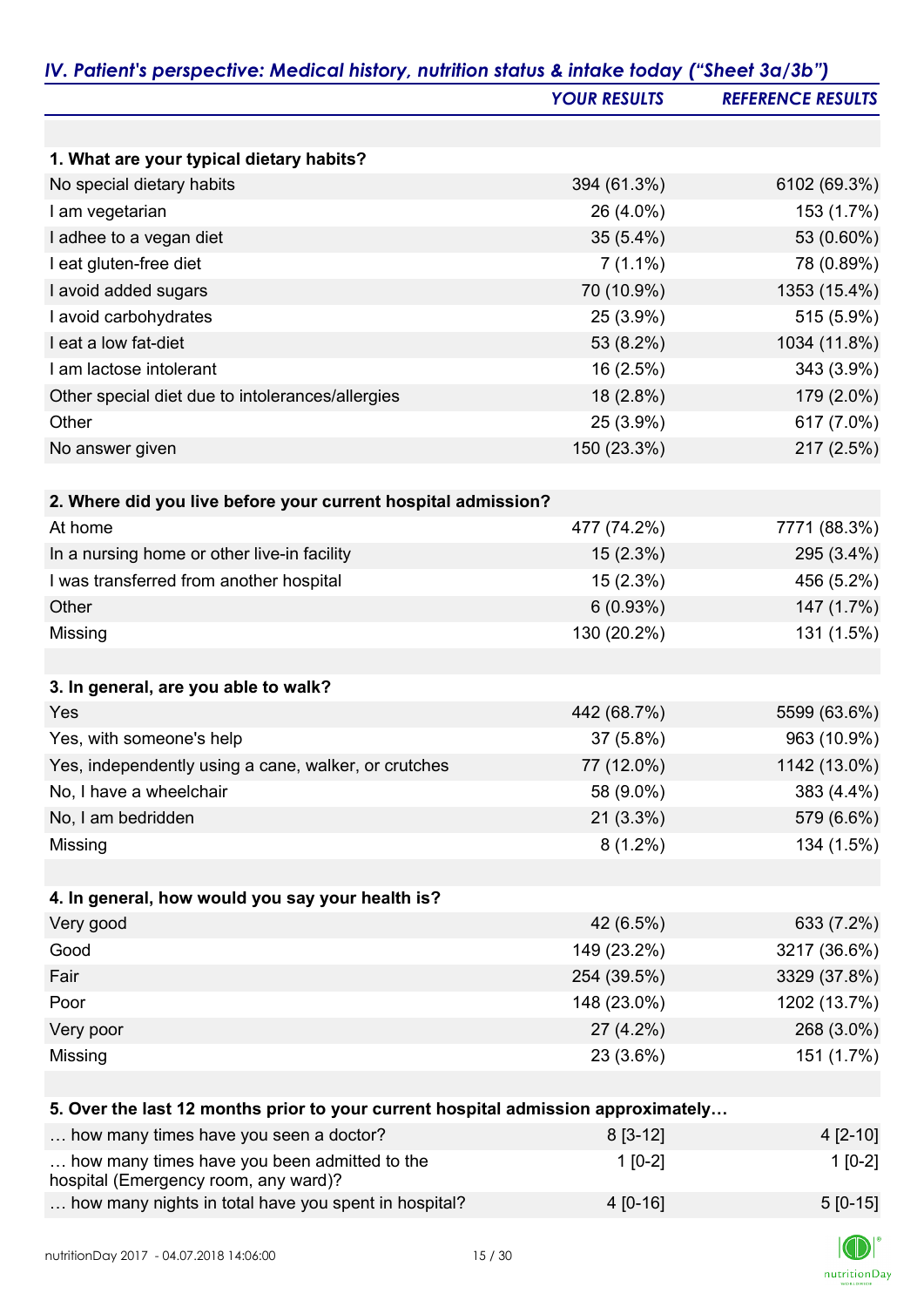| 6. How many different medications do you take routinely each day (prior to hospitalisation)? |             |              |
|----------------------------------------------------------------------------------------------|-------------|--------------|
| $1 - 2$                                                                                      | 81 (12.6%)  | 1694 (19.3%) |
| $3 - 5$                                                                                      | 150 (23.3%) | 2352 (26.7%) |
| More than 5                                                                                  | 163 (25.3%) | 2722 (30.9%) |
| None                                                                                         | 81 (12.6%)  | 1418 (16.1%) |
| I do not know                                                                                | 23 (3.6%)   | 449 (5.1%)   |
| Missing                                                                                      | 145 (22.6%) | 165 (1.9%)   |
|                                                                                              |             |              |
| 7. Do you have health insurance?                                                             |             |              |
| Yes, private insurance only                                                                  | 24 (3.7%)   | 1319 (15.0%) |
| Yes, public insurance only                                                                   | 228 (35.5%) | 4350 (49.4%) |
| Yes, both                                                                                    | 215 (33.4%) | 1115 (12.7%) |
| None                                                                                         | $11(1.7\%)$ | 1177 (13.4%) |
| I prefer not to answer                                                                       | $17(2.6\%)$ | 510 (5.8%)   |
| Missing                                                                                      | 148 (23.0%) | 329 (3.7%)   |
|                                                                                              |             |              |
| 8. What was your weight 5 years ago?                                                         | 58 [51-68]  | 70 [60-83]   |
| I do not know                                                                                | 160 (24.9%) | 2377 (27.0%) |
|                                                                                              |             |              |
| 9a. Have you lost weight within the last 3 months?                                           |             |              |
| Yes, intentionally                                                                           | 89 (13.8%)  | 827 (9.4%)   |
| Yes, unintentionally                                                                         | 190 (29.5%) | 3324 (37.8%) |
| No, my weight stayed the same                                                                | 206 (32.0%) | 2582 (29.3%) |
| No, I gained weight                                                                          | 79 (12.3%)  | 951 (10.8%)  |
| I do not know                                                                                | 57 (8.9%)   | 907 (10.3%)  |
| Missing                                                                                      | 22 (3.4%)   | 209 (2.4%)   |
|                                                                                              |             |              |
| 9b. If yes, how many kg did you lose?                                                        | $5[3-9]$    | $6[3-10]$    |
| I do not know                                                                                | 35 (12.5%)  | 701 (16.9%)  |
|                                                                                              |             |              |
| 10. Did you know about your hospitalisation two days                                         | 230 (46.1%) | 3271 (39.2%) |
| before admission? (Yes)                                                                      |             |              |
|                                                                                              |             |              |
| 11. Please indicate if you                                                                   |             |              |
| were weighed at admission                                                                    | 415 (82.5%) | 4927 (56.7%) |
| were informed about your nutrition status                                                    | 169 (34.2%) | 2797 (32.5%) |
| were informed about nutrition care options                                                   | 78 (16.0%)  | 2491 (29.0%) |
| received special nutrition care                                                              | 46 (9.4%)   | 2357 (27.5%) |
|                                                                                              |             |              |
| 12. How well have you eaten in the week before you were admitted to the hospital?            |             |              |
| More than normal                                                                             | 46 (7.2%)   | 388 (4.4%)   |
| Normal                                                                                       | 406 (63.6%) | 5401 (61.8%) |

About 3/4 of normal 844 (9.7%) About half of normal and the state of the state of the state of the state of the state of the state of the state of the state of the state of the state of the state of the state of the state of the state of the state of th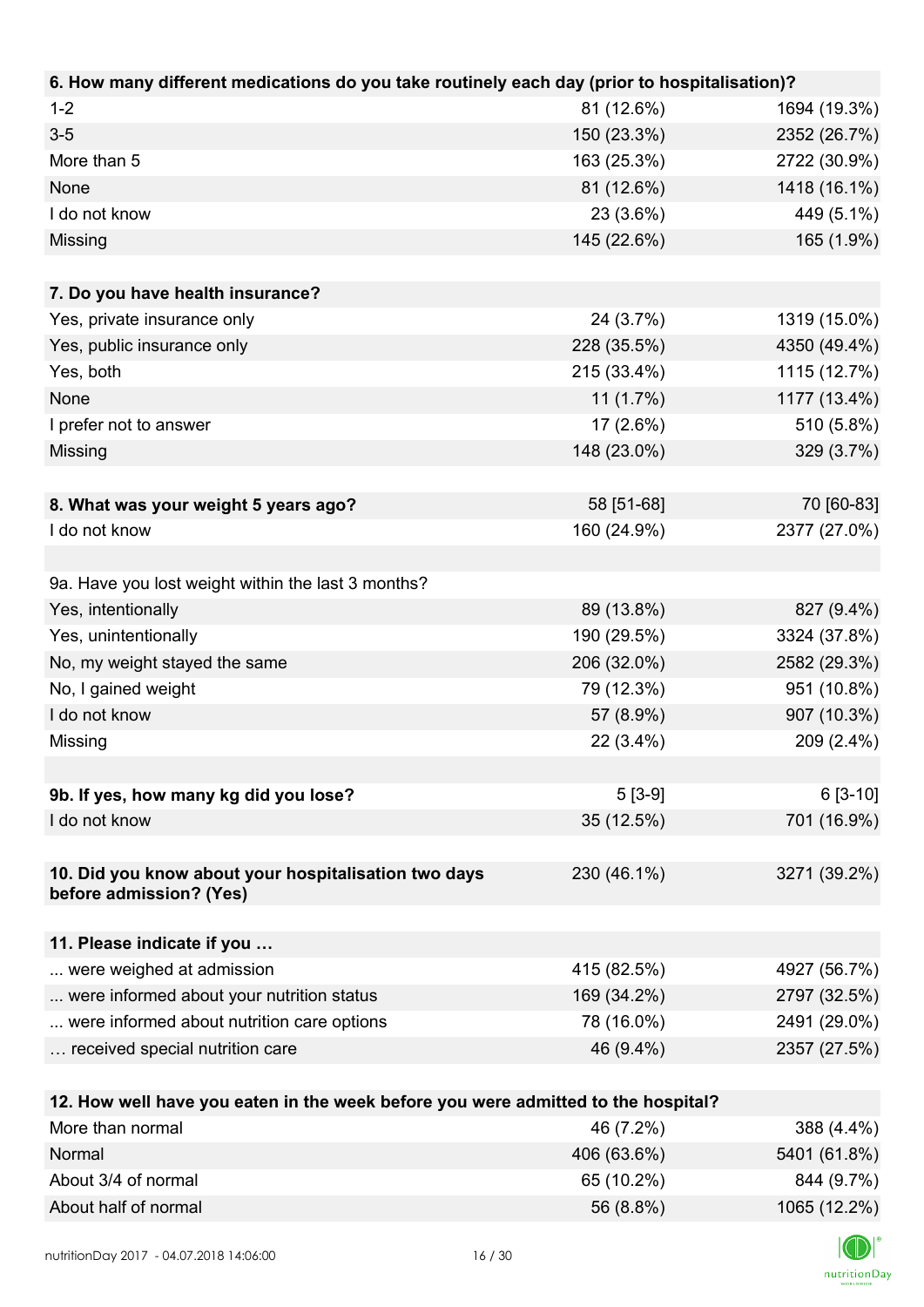| About a quarter to nearly nothing                                              | 47 (7.4%)              | 791 (9.0%)                              |
|--------------------------------------------------------------------------------|------------------------|-----------------------------------------|
| I do not know                                                                  | 1(0.16%)               | 88 (1.0%)                               |
| Missing                                                                        | 17(2.7%)               | 167 (1.9%)                              |
|                                                                                |                        |                                         |
| 13. In general, how satisfied are you with the food at the hospital?           |                        |                                         |
| Very satisfied                                                                 | 75 (11.8%)             | 2368 (27.1%)                            |
| Somewhat satisfied                                                             | 91 (14.3%)             | 2629 (30.1%)                            |
| <b>Neutral</b>                                                                 | 198 (31.0%)            | 1752 (20.0%)                            |
| <b>Dissatisfied</b>                                                            | 60 (9.4%)              | 691 (7.9%)                              |
| Very dissatisfied                                                              | $6(0.94\%)$            | 261 (3.0%)                              |
| I do not know                                                                  | 39 (6.1%)              | 726 (8.3%)                              |
| Missing                                                                        | 169 (26.5%)            | 317 (3.6%)                              |
|                                                                                |                        |                                         |
| 14. Did you get any help with eating TODAY?                                    |                        |                                         |
| Yes, from family or friends                                                    | 13 (2.0%)              | 978 (11.2%)                             |
| Yes, from hospital staff                                                       | 38 (6.0%)              | 581 (6.6%)                              |
| <b>No</b>                                                                      | 423 (66.3%)            | 6652 (76.1%)                            |
| I do not know                                                                  | $2(0.31\%)$            | $113(1.3\%)$                            |
| Missing                                                                        | 162 (25.4%)            | 420 (4.8%)                              |
|                                                                                |                        |                                         |
| 15. Were you able to eat without interruption TODAY?<br>(Yes)                  | 388 (83.4%)            | 6110 (74.6%)                            |
|                                                                                |                        |                                         |
| 16a. Please indicate how much hospital food you ate for lunch or dinner TODAY: |                        |                                         |
| About all                                                                      | 398 (62.4%)            | 4213 (48.2%)                            |
| 1/2                                                                            | 98 (15.4%)             | 2075 (23.7%)                            |
| 1/4                                                                            | 60 (9.4%)              | 1064 (12.2%)                            |
| Nothing                                                                        | 52 (8.2%)              | 1004 (11.5%)                            |
| Missing                                                                        | 30 (4.7%)              | 388 (4.4%)                              |
|                                                                                |                        |                                         |
| 16b. The portion size of the meal I ordered TODAY was                          |                        |                                         |
| Standard                                                                       | 292 (45.8%)            | 5611 (64.2%)                            |
| Smaller                                                                        | 59 (9.2%)              | 811 (9.3%)                              |
| Larger                                                                         | 37 (5.8%)              | 344 (3.9%)                              |
| I do not know                                                                  | 67 (10.5%)             | 884 (10.1%)                             |
| Missing                                                                        | 183 (28.7%)            | 1094 (12.5%)                            |
| 17. If you did not eat everything of your meal, please tell us why:            |                        |                                         |
|                                                                                |                        |                                         |
| I did not like the type of food offered                                        | 23 (11.0%)             |                                         |
| I did not like the smell/taste of the food                                     | 23 (11.0%)             |                                         |
| The food did not fit my cultural/religious preferences                         |                        |                                         |
| The food was too hot                                                           | 2(0.95%)               | 15 (0.36%)                              |
| The food was too cold                                                          |                        | 608 (14.7%)<br>474 (11.4%)<br>54 (1.3%) |
|                                                                                | $6(2.9\%)$<br>1(0.48%) | 95(2.3%)                                |
| Due to food allergy/intolerance<br>I was not hungry at that time               | 33 (15.7%)             | 27 (0.65%)<br>709 (17.1%)               |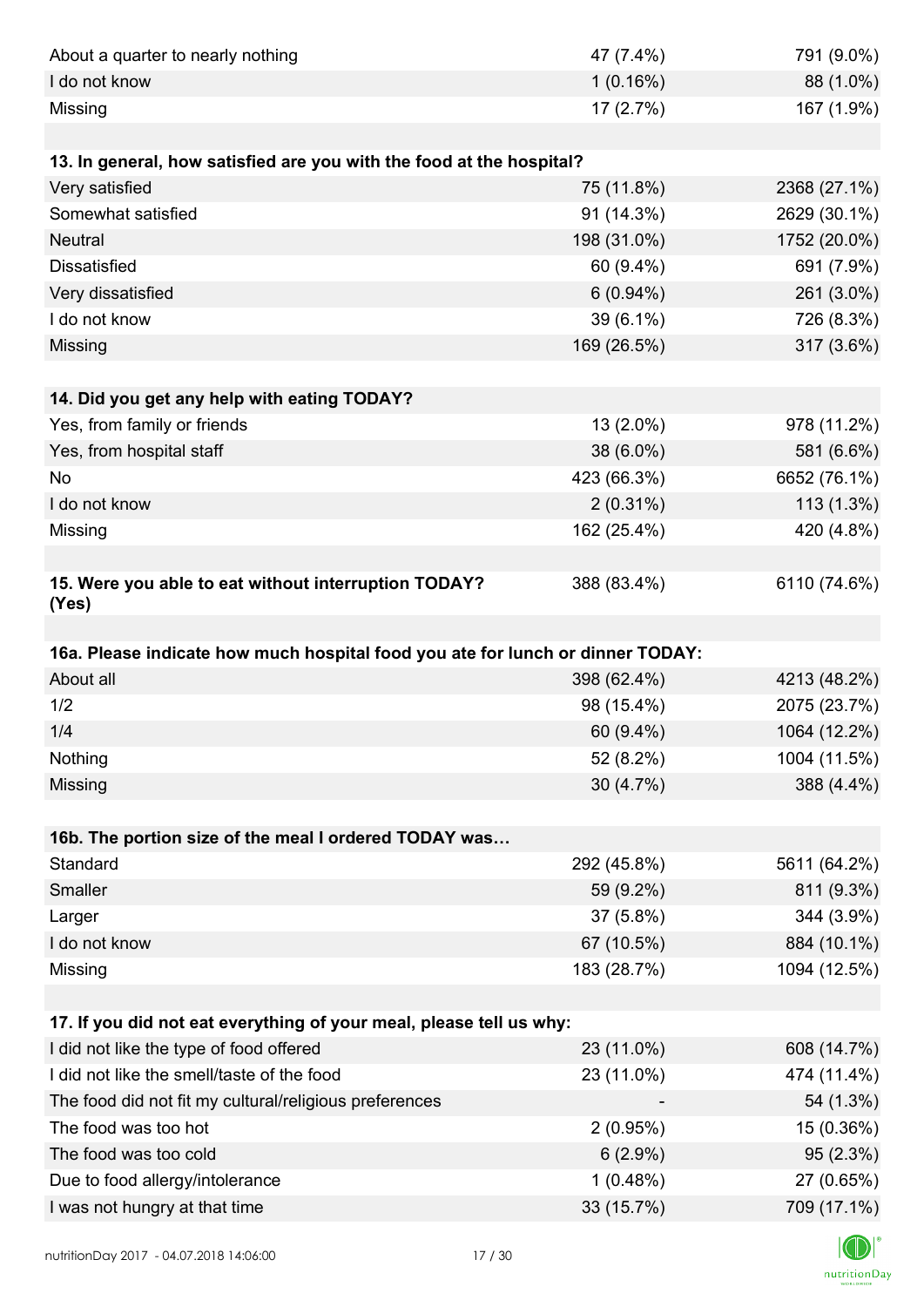| I do not have my usual appetite                                                      | 55 (26.2%)  | 1167 (28.2%) |
|--------------------------------------------------------------------------------------|-------------|--------------|
| I have problems chewing/swallowing                                                   | $15(7.1\%)$ | 239 (5.8%)   |
| I normally eat less than what was served                                             | 33 (15.7%)  | 457 (11.0%)  |
| I had nausea/vomiting                                                                | 23 (11.0%)  | 345 (8.3%)   |
| I was too tired                                                                      | 14 (6.7%)   | 227 (5.5%)   |
| I cannot eat without help                                                            | $4(1.9\%)$  | 73 (1.8%)    |
| I was not allowed to eat                                                             | 24 (11.4%)  | 460 (11.1%)  |
| I had an exam, surgery, or test and missed my meal                                   | 26 (12.4%)  | 243 (5.9%)   |
| I did not get requested food                                                         | $4(1.9\%)$  | 54 (1.3%)    |
| No answer given                                                                      | 32 (15.2%)  | 510 (12.3%)  |
|                                                                                      |             |              |
| 18. Enter the number of glasses/cups of the drinks you consumed in the last 24 hours |             |              |
| Water                                                                                | $3[1-4]$    | $3[2-5]$     |
| Tea                                                                                  | $3 [2-3]$   | $1[0-2]$     |
| Coffee                                                                               | $1[1-2]$    | $1[0-2]$     |
| <b>Milk</b>                                                                          | $1[1-1]$    | $1[0-1]$     |
| Fruit juice                                                                          | $1[1-2]$    | $1[0-2]$     |
| Soft drinks                                                                          | $1[1-2]$    | $0[0-1]$     |
| <b>Nutrition drink</b>                                                               | $1[1-2]$    | $0 [0-1]$    |
| Other                                                                                | $1[1-2]$    | $0 [0-1]$    |
|                                                                                      |             |              |
| 19a. Did you eat any food apart from hospital food<br><b>TODAY?</b>                  | 150 (24.8%) | 2179 (27.2%) |
| 19b. If yes, what did you eat?                                                       |             |              |
| Sweet snacks                                                                         | 45 (30.0%)  | 548 (25.1%)  |
| Salty snacks                                                                         | 18 (12.0%)  | 290 (13.3%)  |
| Homemade food                                                                        | $11(7.3\%)$ | 320 (14.7%)  |
| Fruits                                                                               | 37 (24.7%)  | 774 (35.5%)  |
| Dairy products                                                                       | 26 (17.3%)  | 221 (10.1%)  |
| Food delivered/restaurant                                                            |             | 85 (3.9%)    |
| Sandwich                                                                             | 7(4.7%)     | 145 (6.7%)   |
| Other                                                                                | 41 (27.3%)  | 429 (19.7%)  |
|                                                                                      |             |              |
| 20. How has your food intake changed since your hospital admission?                  |             |              |
| Increased                                                                            | 67 (10.5%)  | 1201 (13.7%) |
| Decreased                                                                            | 150 (23.5%) | 2809 (32.1%) |
| Stayed the same                                                                      | 286 (44.8%) | 3616 (41.4%) |
| I do not know                                                                        | 79 (12.4%)  | 601 (6.9%)   |
| Missing                                                                              | 56 (8.8%)   | 517 (5.9%)   |
|                                                                                      |             |              |
| 21. TODAY I feel                                                                     |             |              |
| Stronger than at admission                                                           | 207 (32.4%) | 3792 (43.4%) |
| Weaker than at admission                                                             | 58 (9.1%)   | 1514 (17.3%) |
| Same as at admission                                                                 | 171 (26.8%) | 2454 (28.1%) |
|                                                                                      |             |              |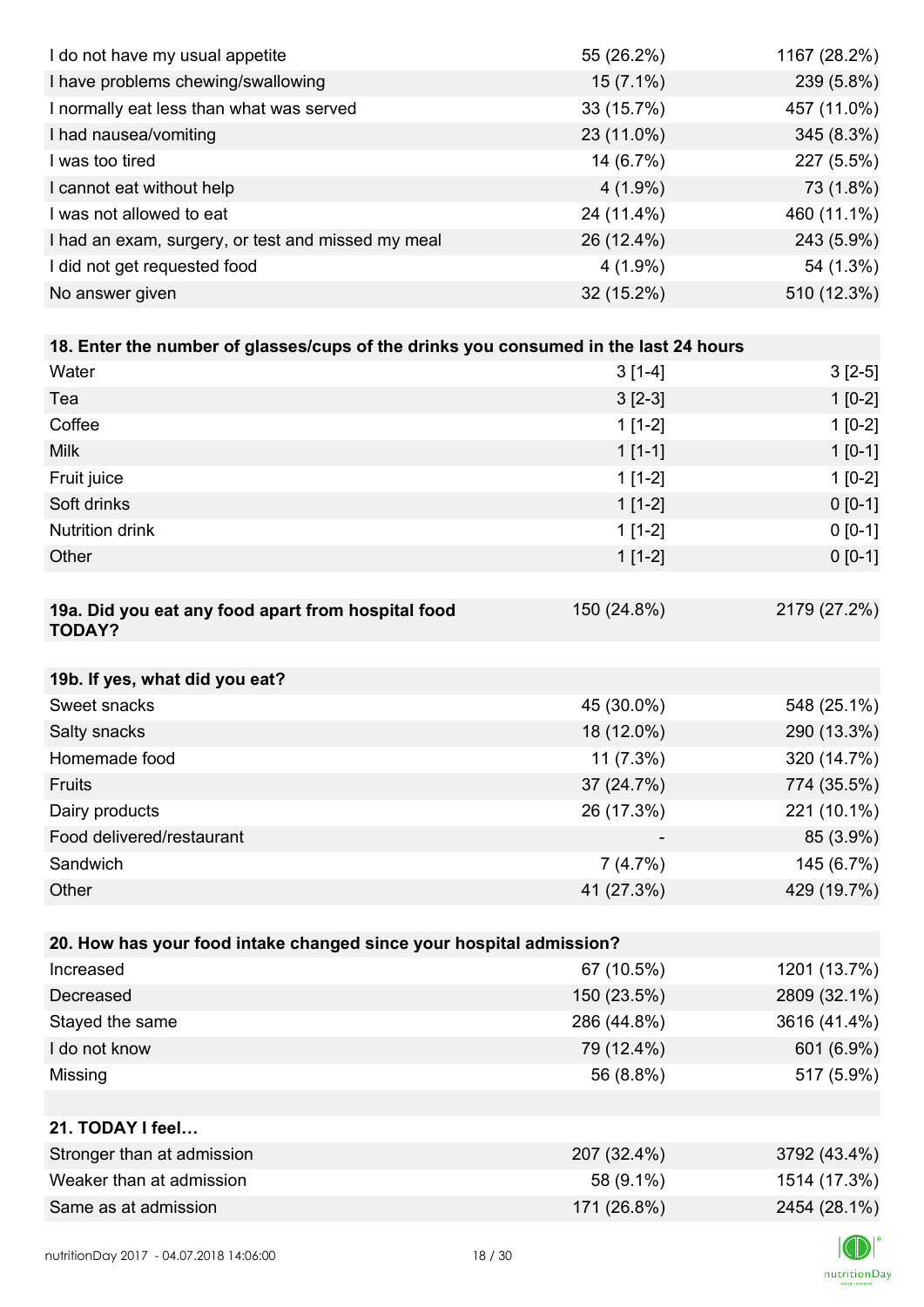| I was admitted today                                 | $21(3.3\%)$ | 239 (2.7%)   |
|------------------------------------------------------|-------------|--------------|
| I do not know                                        | $37(5.8\%)$ | 466 (5.3%)   |
| Missing                                              | 144 (22.6%) | 279 (3.2%)   |
|                                                      |             |              |
| 22. Can you walk without assistance TODAY?           |             |              |
| Yes                                                  | 358 (56.1%) | 5103 (58.4%) |
| No, only with assistance                             | 99 (15.5%)  | 2181 (24.9%) |
| No, I stay in bed                                    | 48 (7.5%)   | 984 (11.3%)  |
| Missing                                              | 133 (20.8%) | 476 (5.4%)   |
|                                                      |             |              |
| 23. Did anyone help you complete this questionnaire? | 199 (32.4%) | 5889 (69.0%) |

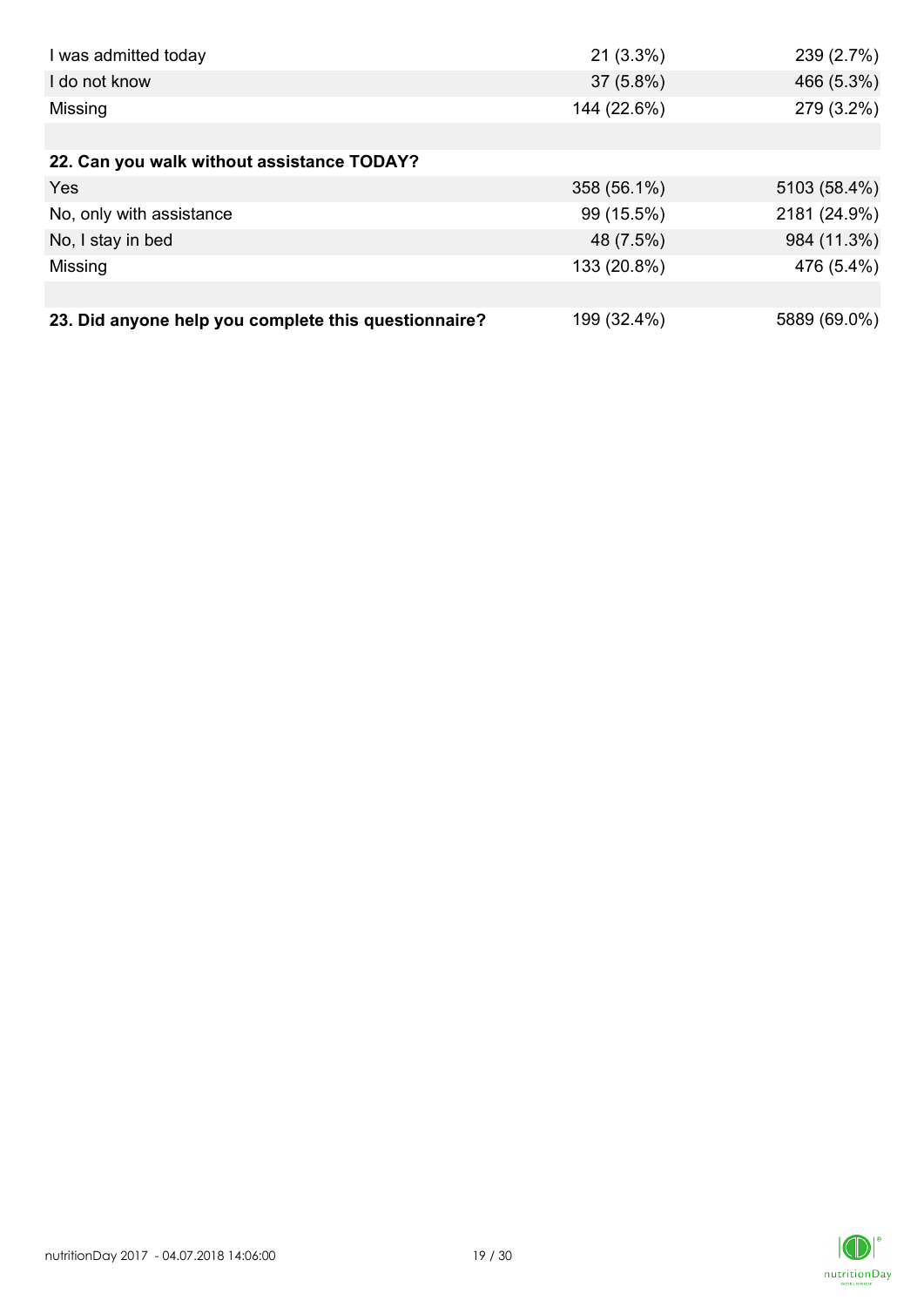| V. Oncology: Unit organisation and structures ("Sheet 1 onco")           |                          |                          |
|--------------------------------------------------------------------------|--------------------------|--------------------------|
|                                                                          | <b>YOUR RESULTS</b>      | <b>REFERENCE RESULTS</b> |
| Number of units with cancer patients:                                    | 15                       | 116                      |
| Computerized system in hospital:                                         | 15 units (100%) YES      | 112 units (97%) YES      |
| Nutritional treatment of cancer patients is part of overall<br>care plan | 14 units (93%) YES       | 98 units (84%) YES       |
| <b>Nutritional treatment is considered</b>                               |                          |                          |
| Routinely                                                                | 7(46,7%)                 | 59 (50,9%)               |
| When patient asks                                                        | $6(40,0\%)$              | 29 (25,0%)               |
| When body weight loss > 10%                                              | $3(20,0\%)$              | 39 (33,6%)               |
| During palliative phase                                                  | $6(40,0\%)$              | 33 (28,4%)               |
| Other                                                                    |                          | 6(5,17%)                 |
| Missing                                                                  | 1(6,67%)                 | 17 (14,7%)               |
|                                                                          |                          |                          |
| Nutritional treatment is not part of the comprehensive approach due to   |                          |                          |
| Lack of evidence                                                         | 1(6,67%)                 | 7(6,03%)                 |
| No knowledge of the field                                                |                          | 7(6,03%)                 |
| No reimbursement                                                         | $\overline{\phantom{a}}$ | $7(6,03\%)$              |
| It feeds the tumour                                                      |                          | $1(0,86\%)$              |
| Other                                                                    | $\overline{\phantom{a}}$ | 4(3,45%)                 |
| Nutritional therapy used for cancer patients                             |                          |                          |
| Nutrition according to nutrition plan                                    | 7(46,7%)                 | 67 (57,8%)               |
| Calculation of energy needs                                              | 8 (53,3%)                | 85 (73,3%)               |
| Monitoring patients intake and use of oral supplements                   | 11 (73,3%)               | 102 (87,9%)              |
| None                                                                     |                          |                          |
|                                                                          | 1(6,67%)                 | 4(3,45%)                 |
| Other                                                                    |                          | $5(4,31\%)$              |
| Missing                                                                  | 1(6,67%)                 | 2(1,72%)                 |
| Nutritional therapy is not used due to                                   |                          |                          |
| Lack of evidence                                                         |                          | 2(1,72%)                 |
| Lack of experience                                                       | -                        | 6(5,17%)                 |
| No reimbursement                                                         |                          | 3(2,59%)                 |
| Lack of dietitians                                                       |                          | $8(6,90\%)$              |
| Lack of other experts                                                    |                          | 3(2,59%)                 |
| Other                                                                    |                          | $1(0,86\%)$              |
| Missing                                                                  | 1(6,67%)                 |                          |

**Assessment of parameters in cancer patients & methods used:**

**Anthropometry/Body composition:**

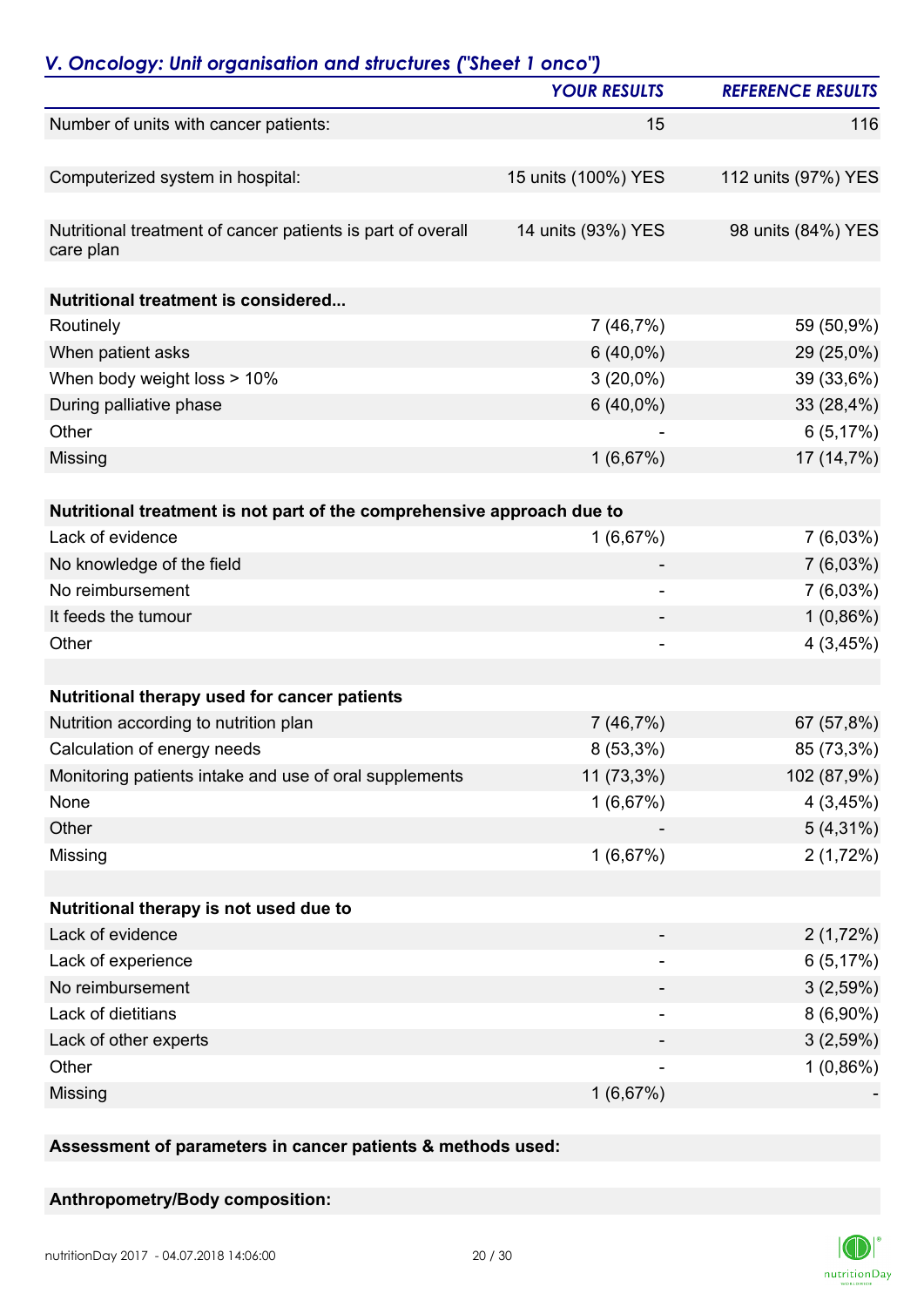| <b>Body weight</b>              |             |             |
|---------------------------------|-------------|-------------|
| Regularly                       | 13 (86,7%)  | 78 (67,2%)  |
| At chemotherapy                 |             | 12 (10,3%)  |
| When necessary                  | 1(6,67%)    | 23 (19,8%)  |
| Never                           |             | $1(0,86\%)$ |
| Unknown                         |             | $1(0,86\%)$ |
| Missing                         | 1(6,67%)    | $1(0,86\%)$ |
|                                 |             |             |
| Anthropometrics (circumference) |             |             |
| Regularly                       | 1(6,67%)    | 13 (11,2%)  |
| At chemotherapy                 |             | $1(0,86\%)$ |
| When necessary                  | 10 (66,7%)  | 42 (36,2%)  |
| Never                           | $3(20,0\%)$ | 53 (45,7%)  |
| Unknown                         |             | $1(0,86\%)$ |
| Missing                         | 1(6,67%)    | 6(5,17%)    |
|                                 |             |             |
| <b>BIA</b>                      |             |             |
| Regularly                       |             | $5(4,31\%)$ |
| At chemotherapy                 |             |             |
| When necessary                  | 4(26,7%)    | 25 (21,6%)  |
| Never                           | $9(60,0\%)$ | 78 (67,2%)  |
| Unknown                         | 1(6,67%)    | 3(2,59%)    |
| Missing                         | 1(6,67%)    | $5(4,31\%)$ |
|                                 |             |             |
| <b>CT SCAN</b>                  |             |             |
| Regularly                       | 1(6,67%)    | 6(5,17%)    |
| At chemotherapy                 |             | $1(0,86\%)$ |
| When necessary                  | 5(33,3%)    | 32 (27,6%)  |
| <b>Never</b>                    | $8(53,3\%)$ | 70 (60,3%)  |
| Unknown                         |             | 3(2,59%)    |
| Missing                         | 1(6,67%)    | 4(3,45%)    |
|                                 |             |             |
| <b>DEXA</b>                     |             |             |
| Regularly                       |             | 2(1,72%)    |
| At chemotherapy                 |             |             |
| When necessary                  | $2(13,3\%)$ | 16 (13,8%)  |
| Never                           | 10 (66,7%)  | 85 (73,3%)  |
| Unknown                         | $2(13,3\%)$ | $8(6,90\%)$ |
| Missing                         | 1(6,67%)    | $5(4,31\%)$ |
|                                 |             |             |
| Other (body composition)        |             |             |
| Regularly                       |             | $1(0,86\%)$ |
| At chemotherapy                 |             |             |
| When necessary                  | 7 (46,7%)   | 17 (14,7%)  |
|                                 |             |             |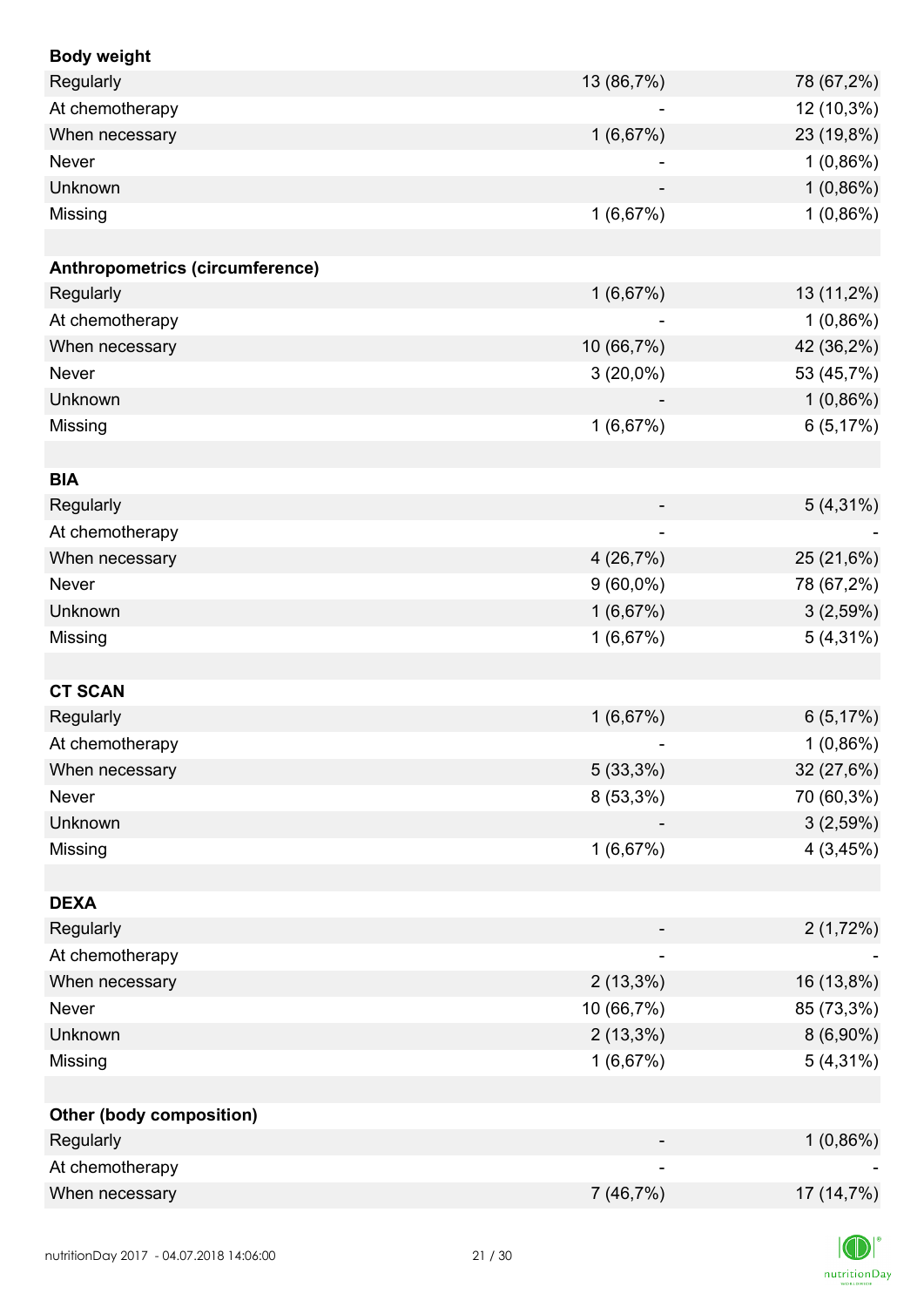| Never                                | $3(20,0\%)$    | 40 (34,5%)  |
|--------------------------------------|----------------|-------------|
| Unknown                              | 1(6,67%)       | 21 (18,1%)  |
| Missing                              | 4 (26,7%)      | 37 (31,9%)  |
|                                      |                |             |
| <b>Body function:</b>                |                |             |
| <b>Handgrip</b>                      |                |             |
| Regularly                            | $\overline{a}$ | 6(5,17%)    |
| At chemotherapy                      |                | $1(0,86\%)$ |
| When necessary                       | 7(46,7%)       | 38 (32,8%)  |
| <b>Never</b>                         | 7(46,7%)       | 61 (52,6%)  |
| Unknown                              |                | 4(3,45%)    |
| Missing                              | 1(6,67%)       | 6(5,17%)    |
|                                      |                |             |
| 6-minutes walking test               |                |             |
| Regularly                            | ۰              | 3(2,59%)    |
| At chemotherapy                      |                |             |
| When necessary                       | $6(40,0\%)$    | 33 (28,4%)  |
| <b>Never</b>                         | 8 (53,3%)      | 68 (58,6%)  |
| Unknown                              |                | $5(4,31\%)$ |
| Missing                              | 1(6,67%)       | 7(6,03%)    |
|                                      |                |             |
| <b>Other (body function)</b>         |                |             |
| Regularly                            | -              | 4(3,45%)    |
| At chemotherapy                      |                |             |
| When necessary                       | 5(33,3%)       | 24 (20,7%)  |
| <b>Never</b>                         | 7(46,7%)       | 45 (38,8%)  |
| Unknown                              | 1(6,67%)       | 16 (13,8%)  |
| Missing                              | $2(13,3\%)$    | 27 (23,3%)  |
|                                      |                |             |
| Nutritional requirements, calculated |                |             |
| Regularly                            | 4 (26,7%)      | 34 (29,3%)  |
| At chemotherapy                      |                |             |
| When necessary                       | 10 (66,7%)     | 65 (56,0%)  |
| <b>Never</b>                         |                | $5(4,31\%)$ |
| Unknown                              |                |             |
| Missing                              | 1(6,67%)       | 12 (10,3%)  |
|                                      |                |             |
| <b>Nutritional intake:</b>           |                |             |
| <b>Every meal</b>                    |                |             |
| Regularly                            | $6(40,0\%)$    | 32 (27,6%)  |
| At chemotherapy                      |                | $1(0,86\%)$ |
| When necessary                       | $8(53,3\%)$    | 51 (44,0%)  |
| Never                                |                | 13 (11,2%)  |
| Unknown                              |                | 6(5,17%)    |

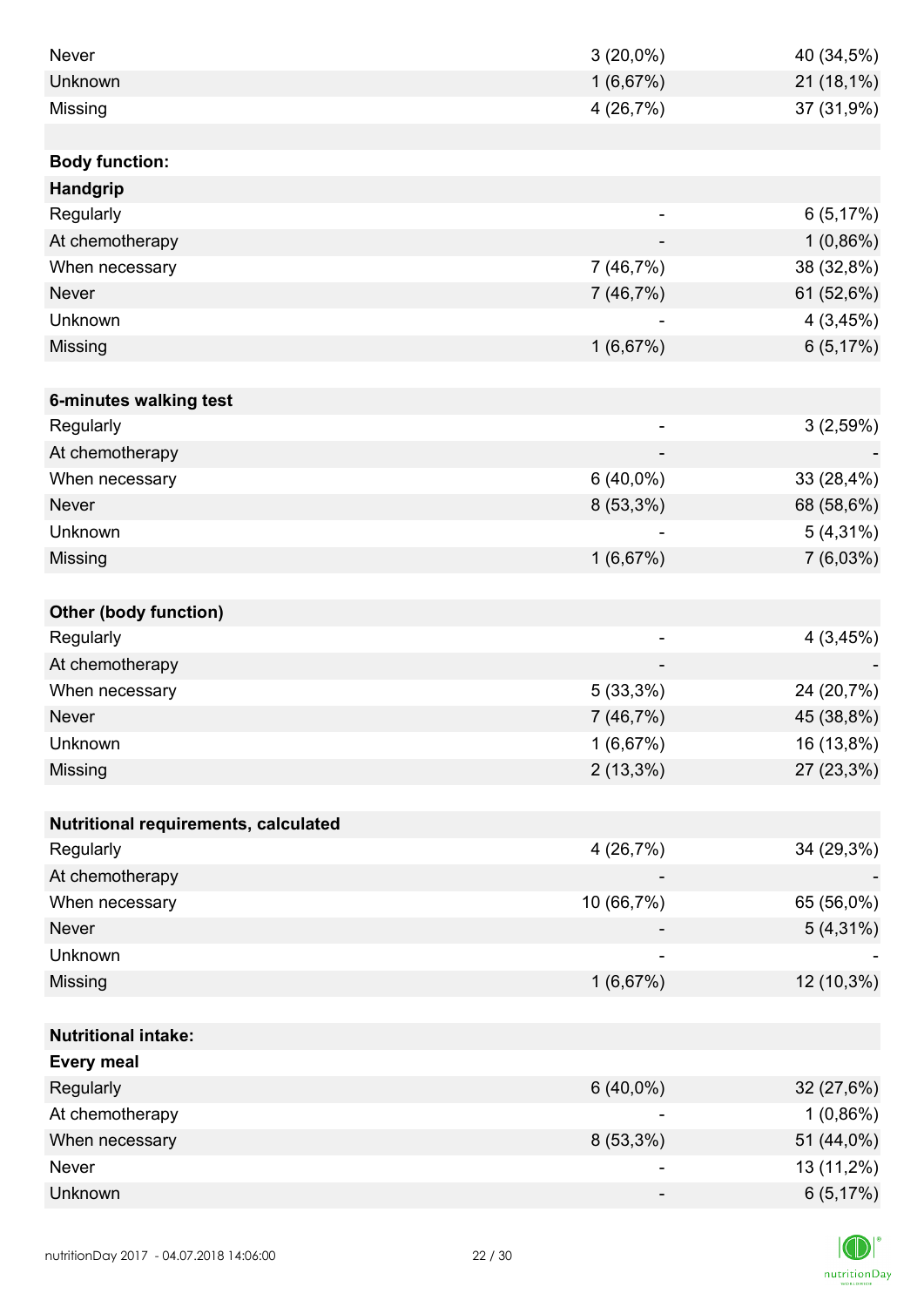| Missing                    | 1(6,67%)    | 13 (11,2%)  |
|----------------------------|-------------|-------------|
|                            |             |             |
| 1 meal per day             |             |             |
| Regularly                  | $2(13,3\%)$ | 12 (10,3%)  |
| At chemotherapy            |             | $1(0,86\%)$ |
| When necessary             | $8(53,3\%)$ | 36 (31,0%)  |
| Never                      | $2(13,3\%)$ | 19 (16,4%)  |
| Unknown                    | 1(6,67%)    | 9(7,76%)    |
| Missing                    | $2(13,3\%)$ | 39 (33,6%)  |
|                            |             |             |
| 2 meals per day            |             |             |
| Regularly                  | $2(13,3\%)$ | 12 (10,3%)  |
| At chemotherapy            |             |             |
| When necessary             | 7(46,7%)    | 35 (30,2%)  |
| <b>Never</b>               | $2(13,3\%)$ | 20 (17,2%)  |
| Unknown                    | 1(6,67%)    | 9(7,76%)    |
| Missing                    | $3(20,0\%)$ | 40 (34,5%)  |
|                            |             |             |
| 24h recall                 |             |             |
| Regularly                  | 1(6,67%)    | 28 (24,1%)  |
| At chemotherapy            |             | 2(1,72%)    |
| When necessary             | 7(46,7%)    | 41 (35,3%)  |
| Never                      | $2(13,3\%)$ | 12 (10,3%)  |
| Unknown                    | $2(13,3\%)$ | $7(6,03\%)$ |
| Missing                    | $3(20,0\%)$ | 26 (22,4%)  |
|                            |             |             |
| Other (nutritional intake) |             |             |
| Regularly                  |             | 2(1,72%)    |
| At chemotherapy            |             |             |
| When necessary             | $6(40,0\%)$ | 17 (14,7%)  |
| Never                      | 1(6,67%)    | 22 (19,0%)  |
| Unknown                    | $3(20,0\%)$ | 18 (15,5%)  |
| Missing                    | 5(33,3%)    | 57 (49,1%)  |
|                            |             |             |
| Questionnaire completed by |             |             |
| Dietitian                  | 5(33,3%)    | 42 (36,2%)  |
| <b>Nurse</b>               | 4(26,7%)    | 29 (25,0%)  |
| Physician                  | 5(33,3%)    | 39 (33,6%)  |
| Nutritional scientist      |             | $5(4,31\%)$ |
| Other                      |             |             |
| Missing                    | 1(6,67%)    | $1(0,86\%)$ |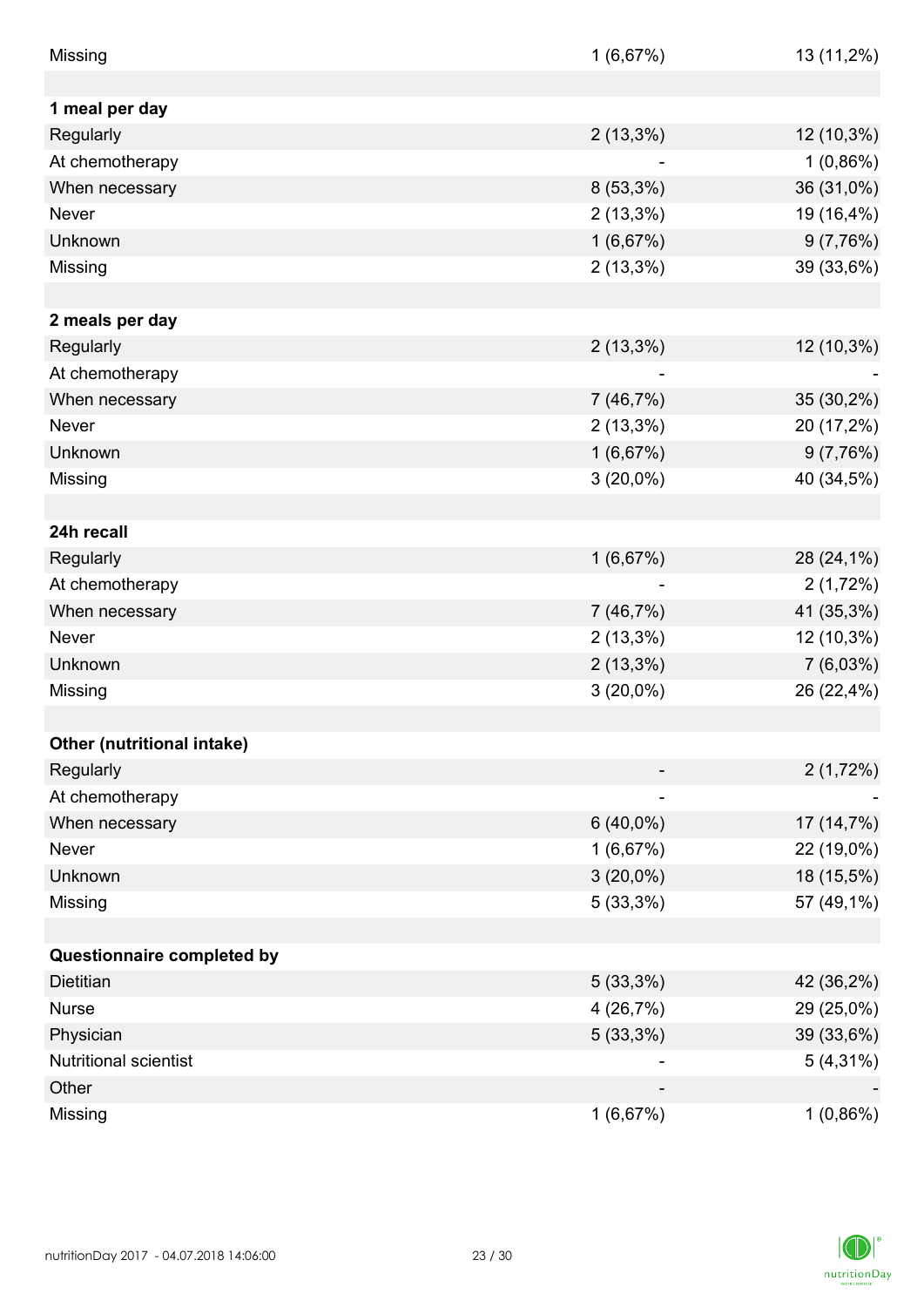| V. Oncology: Cancer patients - Diagnosis & therapy ("Sheet 2 onco") | <b>YOUR RESULTS</b> | <b>REFERENCE RESULTS</b> |
|---------------------------------------------------------------------|---------------------|--------------------------|
| Number of patients completing Sheet 2_onco:                         | 180                 | 1064                     |
|                                                                     |                     |                          |
| Demographic data:                                                   |                     |                          |
| Age (years)                                                         | 71 [22-95]          | 66 [18-96]               |
| Female gender                                                       | 87 (48,3%)          | 423 (39,8%)              |
| Weight (kg)                                                         | $56,5 \pm 13,7$     | $64,3 \pm 16,9$          |
| Height (cm)                                                         | $159,8 \pm 8,3$     | $165,4 \pm 9,8$          |
| BMI (kg/m2)                                                         | $21,9 \pm 4,3$      | $23,6 \pm 4,8$           |
|                                                                     |                     |                          |
| Outpatient (o)/Ward (w)                                             |                     |                          |
| Outpatient(o)                                                       | $1(0,56\%)$         | 63 (5,92%)               |
| Ward $(w)$                                                          | 179 (99,4%)         | 997 (93,7%)              |
| Missing                                                             |                     | 4(0,38%)                 |
|                                                                     |                     |                          |
| <b>Goal of Therapy</b>                                              |                     |                          |
| Curative                                                            | 79 (43,9%)          | 606 (57,0%)              |
| Palliative                                                          | 74 (41,1%)          | 359 (33,7%)              |
| Terminal                                                            | 16 (8,89%)          | 74 (6,95%)               |
| Missing                                                             | 11 (6,11%)          | 25 (2,35%)               |
|                                                                     |                     |                          |
| <b>Reason for admission</b>                                         |                     |                          |
| Clinical diagnostics                                                | 15 (8,33%)          | 109 (10,2%)              |
| Therapy                                                             | 109 (60,6%)         | 516 (48,5%)              |
| Surgery related                                                     | 17 (9,44%)          | 225 (21,1%)              |
| <b>Treatment complications</b>                                      | 10 (5,56%)          | 124 (11,7%)              |
| Poor health status                                                  | 17 (9,44%)          | 139 (13,1%)              |
| Independent care difficult                                          | 3(1,67%)            | 8(0,75%)                 |
| Missing                                                             |                     |                          |
|                                                                     |                     |                          |
| <b>Present cancer diagnosis</b>                                     |                     |                          |
| <b>Breast</b>                                                       | $8(4,44\%)$         | 59 (5,55%)               |
| Colon, rectum                                                       | 26 (14,4%)          | 172 (16,2%)              |
| Prostate                                                            | $2(1,11\%)$         | $31(2,91\%)$             |
| Lung                                                                | 20 (11,1%)          | 86 (8,08%)               |
| <b>Skin</b>                                                         |                     | 8(0,75%)                 |
| Kidney/bladder                                                      | $1(0,56\%)$         | 31 (2,91%)               |
| Gastric/oesophageal                                                 | 22 (12,2%)          | 152 (14,3%)              |
| Pancreas                                                            | 15 (8,33%)          | 69 (6,48%)               |
| Lymphoma                                                            | 10 (5,56%)          | 102 (9,59%)              |
| Ears nose throat (ENT)                                              | $1(0,56\%)$         | 51 (4,79%)               |
| Leukaemia                                                           | $4(2,22\%)$         | 77 (7,24%)               |
| Genital tract                                                       | $4(2,22\%)$         | 38 (3,57%)               |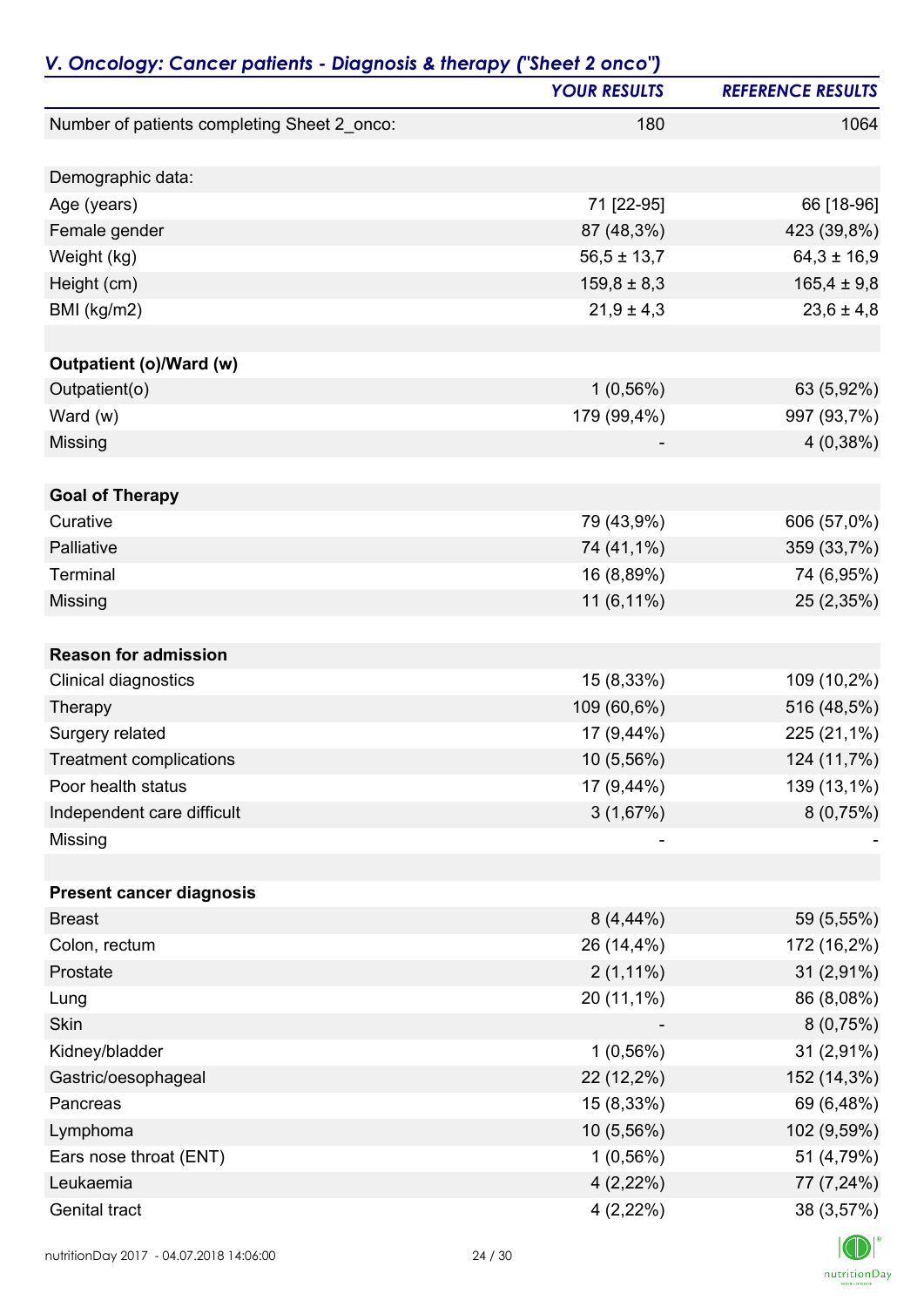| Liver                          | 16 (8,89%)  | 106 (9,96%) |
|--------------------------------|-------------|-------------|
| Sarcoma                        |             | 11 (1,03%)  |
| <b>Brain</b>                   | $1(0,56\%)$ | 23 (2,16%)  |
| Testicular                     | $1(0,56\%)$ |             |
| Other                          | 21 (11,7%)  | 85 (7,99%)  |
| Missing                        | 10 (5,56%)  | 11 (1,03%)  |
|                                |             |             |
| <b>Time since diagnosis</b>    |             |             |
| 0-2 months                     | 58 (32,2%)  | 366 (34,4%) |
| 3-5 months                     | 27 (15,0%)  | 184 (17,3%) |
| 6-12 months                    | 22 (12,2%)  | 169 (15,9%) |
| 1-2 years                      | 24 (13,3%)  | 147 (13,8%) |
| 2-4 years                      | 19 (10,6%)  | 82 (7,71%)  |
| > 4 years                      | 11 (6,11%)  | 94 (8,83%)  |
| Missing                        | 17 (9,44%)  | 19 (1,79%)  |
|                                |             |             |
| <b>Cancer staging</b>          |             |             |
| 0=Carcinoma in situ            | $1(0,56\%)$ | 55 (5,17%)  |
| I=Localized                    | 33 (18,3%)  | 244 (22,9%) |
| II=Early locally advanced      | 51 (28,3%)  | 176 (16,5%) |
| III=Late locally advanced      | 34 (18,9%)  | 176 (16,5%) |
| IV=Metastasised                | 35 (19,4%)  | 302 (28,4%) |
| Missing                        | 26 (14,4%)  | 111 (10,4%) |
|                                |             |             |
| Time since first therapy start |             |             |
| No therapy                     | 10 (5,56%)  | 134 (12,6%) |
| Tumour staging/diagnosis       | 6(3,33%)    | 67 (6,30%)  |
| 0-2 months                     | 28 (15,6%)  | 290 (27,3%) |
| 3-5 months                     | 7(3,89%)    | 145 (13,6%) |
| 6-12 months                    | 13 (7,22%)  | 153 (14,4%) |
| 1-2 years                      | 10 (5,56%)  | 114 (10,7%) |
| 2-4 years                      | 11 (6,11%)  | 64 (6,02%)  |
| > 4 years                      | 6(3,33%)    | 104 (9,77%) |
| Missing                        | 7(3,89%)    | 16 (1,50%)  |
|                                |             |             |
| <b>Therapy situation</b>       |             |             |
| Diagnosis                      | 14 (7,78%)  | 109 (10,2%) |
| Chemotherapy 1st line          | 23 (12,8%)  | 191 (18,0%) |
| Chemotherapy > 1st line        | 28 (15,6%)  | 173 (16,3%) |
| Radiotherapy                   | 15 (8,33%)  | 70 (6,58%)  |
| Target therapy                 | $4(2,22\%)$ | 31 (2,91%)  |
| Hormone therapy                | $1(0,56\%)$ | 12 (1,13%)  |
| Palliative                     | 17 (9,44%)  | 121 (11,4%) |
| Surgery                        | 39 (21,7%)  | 348 (32,7%) |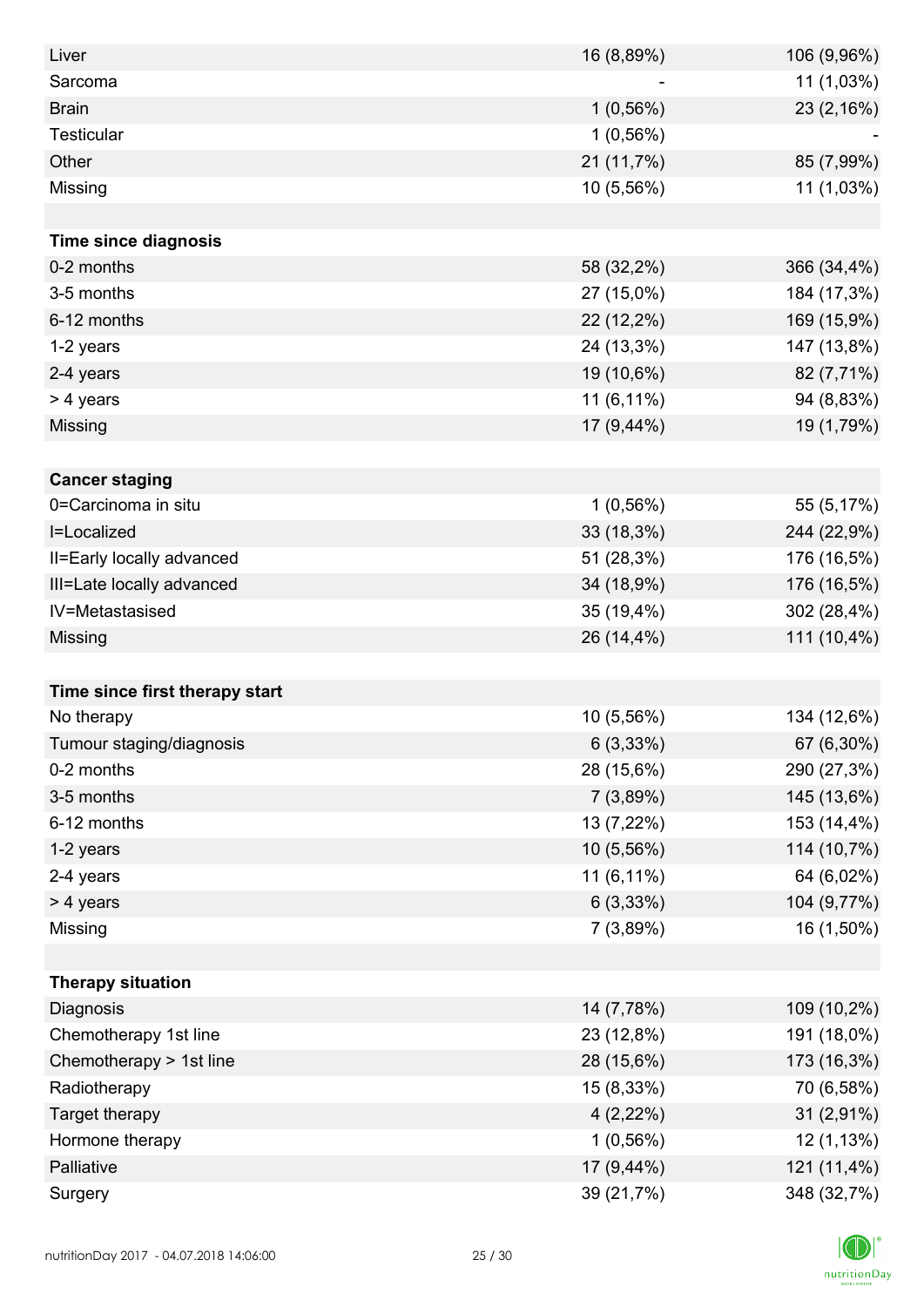| Cancer related complications                                                             | 16 (8,89%)  | 67 (6,30%)  |
|------------------------------------------------------------------------------------------|-------------|-------------|
| Therapy related complications                                                            | 12 (6,67%)  | 43 (4,04%)  |
| Missing                                                                                  | 11 (6,11%)  | 13 (1,22%)  |
|                                                                                          |             |             |
| <b>Infections</b>                                                                        |             |             |
| None                                                                                     | 153 (85,0%) | 808 (75,9%) |
| Local                                                                                    | 16 (8,89%)  | 161 (15,1%) |
| General                                                                                  | $2(1,11\%)$ | 73 (6,86%)  |
| Missing                                                                                  | $9(5,00\%)$ | 22 (2,07%)  |
|                                                                                          |             |             |
| <b>Nutrition Treatment</b>                                                               |             |             |
| No special diet                                                                          | 81 (45,0%)  | 458 (43,0%) |
| Individualized diet plan                                                                 | 37 (20,6%)  | 305 (28,7%) |
| Energy rich/protein rich ONS                                                             | 12 (6,67%)  | 121 (11,4%) |
| Enteral nutrition (via NGT/PEG)                                                          | 5(2,78%)    | 65 (6,11%)  |
| Parenteral nutrition                                                                     | 18 (10,0%)  | 136 (12,8%) |
| ONS enriched with special nutrients                                                      | $2(1,11\%)$ | 25 (2,35%)  |
| Special nutrients (EPA, branched chained amino acids,<br>glutamine, arginine, carnitine) | $1(0,56\%)$ | 13 (1,22%)  |
| Personal preferences                                                                     | 12 (6,67%)  | 110 (10,3%) |
| Counselling                                                                              | $4(2,22\%)$ | 54 (5,08%)  |
| Other                                                                                    | 13 (7,22%)  | 28 (2,63%)  |
| Missing                                                                                  |             |             |

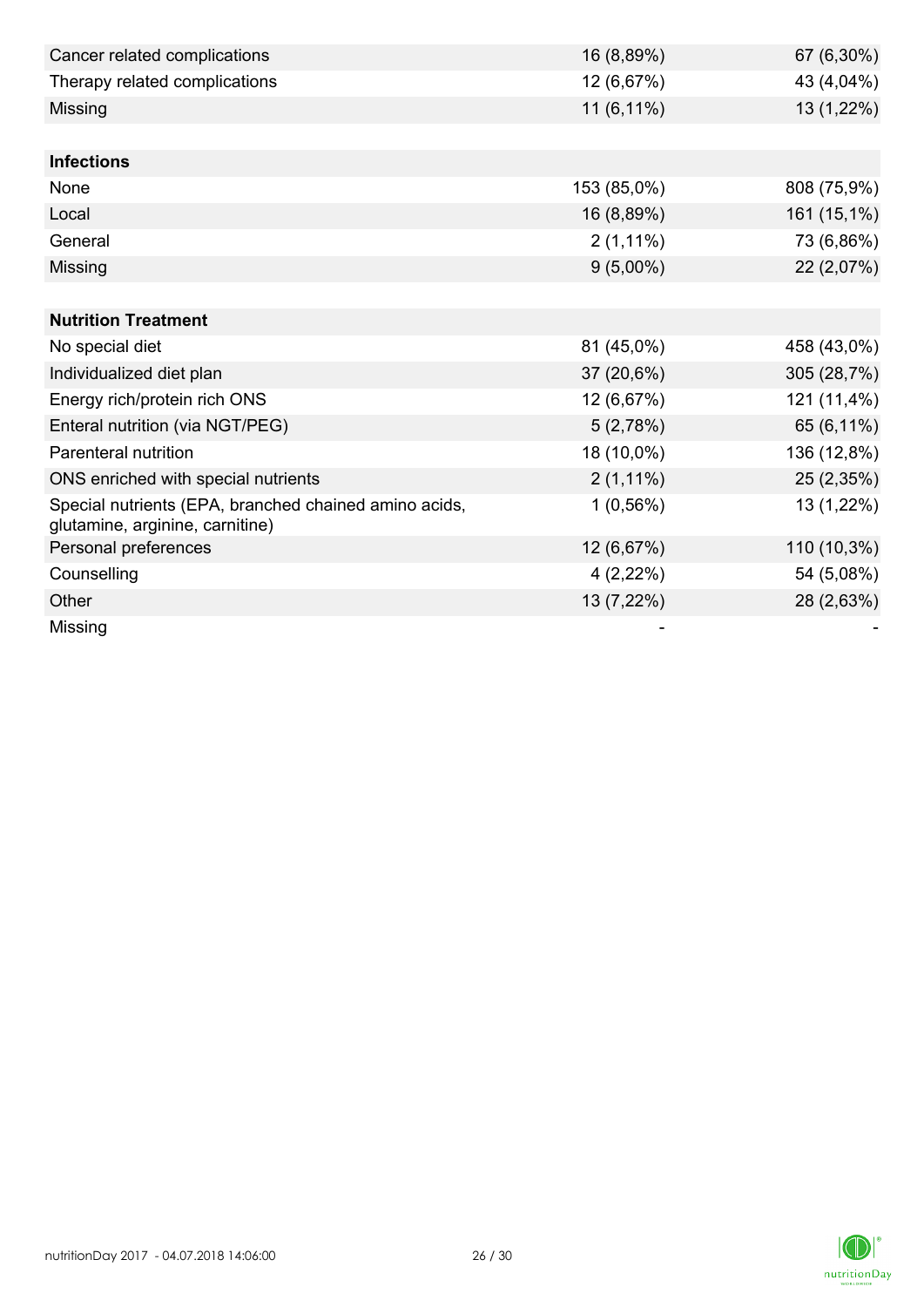| V. Oncology: Cancer patients - Appetite, food intake & quality of life ("Sheet 3 onco") | <b>YOUR RESULTS</b> | <b>REFERENCE RESULTS</b> |
|-----------------------------------------------------------------------------------------|---------------------|--------------------------|
|                                                                                         | 179                 | 1056                     |
| Number of patients completing Sheet 3_onco:                                             |                     |                          |
| Body weight prior to becoming ill                                                       | 60 [29-90]          | 70 [22-180]              |
| Actual body weight                                                                      | 56 [30-85]          | 63 [21-128]              |
| Change in weight was                                                                    |                     |                          |
| Intentional                                                                             | 18 (10,0%)          | 31 (2,91%)               |
| Unintentional                                                                           | 124 (68,9%)         | 644 (60,5%)              |
| Weight is stable                                                                        | $9(5,00\%)$         | 180 (16,9%)              |
| Missing                                                                                 | $8(4,44\%)$         | 31 (2,91%)               |
| During the last week                                                                    |                     |                          |
| Patients who have had pain:                                                             |                     |                          |
| Not at all                                                                              | 66 (36,7%)          | 366 (34,4%)              |
| A little                                                                                | 61 (33,9%)          | 294 (27,6%)              |
| Quite a bit                                                                             | 26 (14,4%)          | 192 (18,0%)              |
| Very much                                                                               | 11 (6,11%)          | 108 (10,2%)              |
| Missing                                                                                 | 15 (8,33%)          | 90 (8,46%)               |
| Patients who needed a rest:                                                             |                     |                          |
| Not at all                                                                              | 57 (31,7%)          | 261 (24,5%)              |
| A little                                                                                | 54 (30,0%)          | 311 (29,2%)              |
| Quite a bit                                                                             | 38 (21,1%)          | 243 (22,8%)              |
| Very much                                                                               | 15 (8,33%)          | 131 (12,3%)              |
| Missing                                                                                 | 15 (8,33%)          | 98 (9,21%)               |
| Patients who felt weak:                                                                 |                     |                          |
| Not at all                                                                              | 23 (12,8%)          | 255 (24,0%)              |
| A little                                                                                | 62 (34,4%)          | 297 (27,9%)              |
| Quite a bit                                                                             | 50 (27,8%)          | 260 (24,4%)              |
| Very much                                                                               | 28 (15,6%)          | 142 (13,3%)              |
| Missing                                                                                 | 16 (8,89%)          | 95 (8,93%)               |
| Patients who felt depressed:                                                            |                     |                          |
| Not at all                                                                              | 49 (27,2%)          | 382 (35,9%)              |
| A little                                                                                | 66 (36,7%)          | 337 (31,7%)              |
| Quite a bit                                                                             | 34 (18,9%)          | 148 (13,9%)              |
| Very much                                                                               | 16 (8,89%)          | 80 (7,52%)               |
| Missing                                                                                 | 15 (8,33%)          | 92 (8,65%)               |

#### **Patients who were tired:**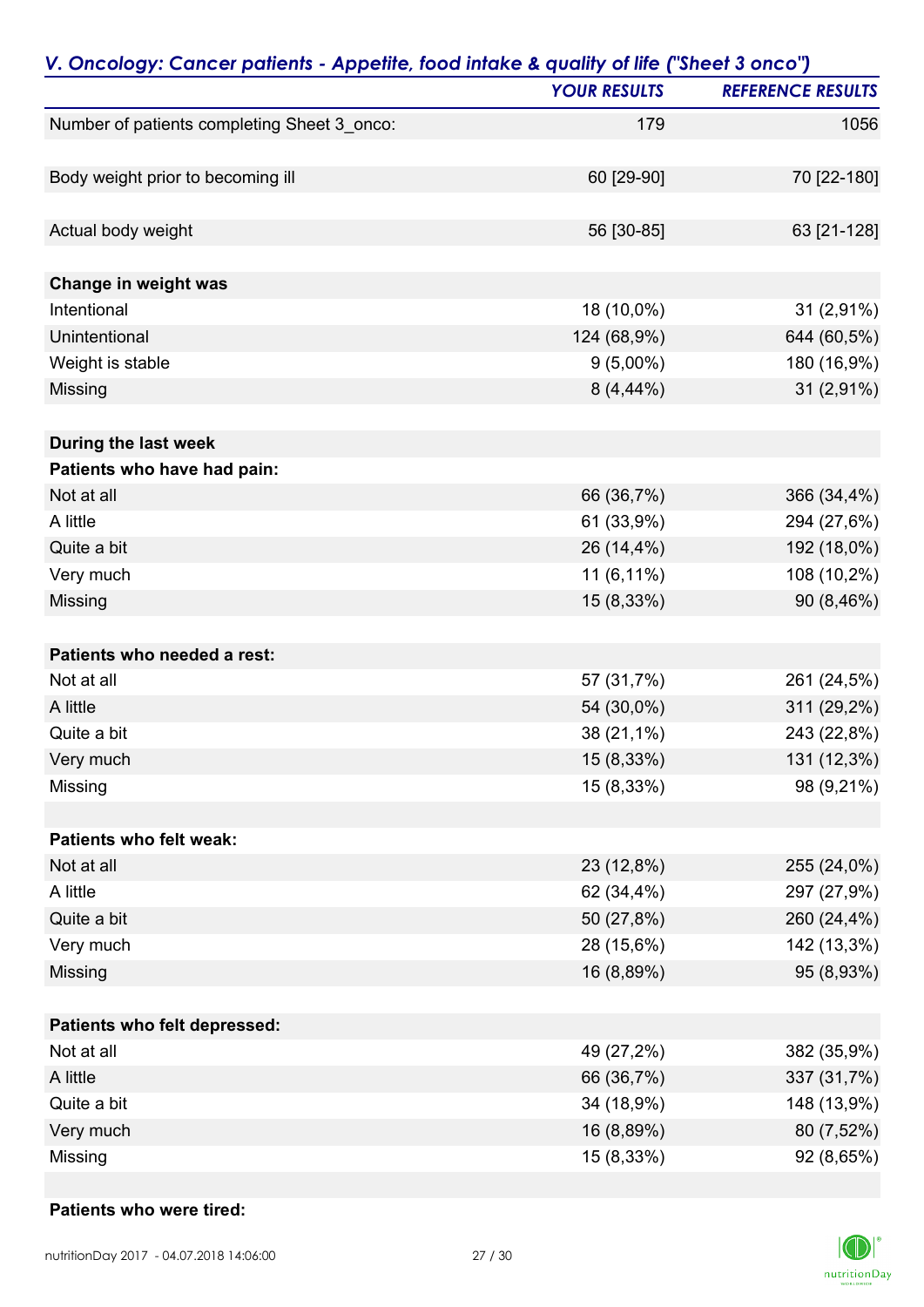| Not at all                                                  | 42 (23,3%)   | 272 (25,6%) |
|-------------------------------------------------------------|--------------|-------------|
| A little                                                    | 78 (43,3%)   | 317 (29,8%) |
| Quite a bit                                                 | 28 (15,6%)   | 240 (22,6%) |
| Very much                                                   | 14 (7,78%)   | 124 (11,7%) |
| Missing                                                     | 18 (10,0%)   | 92 (8,65%)  |
|                                                             |              |             |
| Patients whose pain interfered with their daily activities: |              |             |
| Not at all                                                  | 71 (39,4%)   | 412 (38,7%) |
| A little                                                    | 54 (30,0%)   | 250 (23,5%) |
| Quite a bit                                                 | 24 (13,3%)   | 168 (15,8%) |
| Very much                                                   | 13 (7,22%)   | 114 (10,7%) |
| Missing                                                     | 17 (9,44%)   | 97 (9,12%)  |
|                                                             |              |             |
| Patients who lacked appetite:                               |              |             |
| Not at all                                                  | 70 (38,9%)   | 386 (36,3%) |
| A little                                                    | 43 (23,9%)   | 270 (25,4%) |
| Quite a bit                                                 | 32 (17,8%)   | 171 (16,1%) |
| Very much                                                   | 19 (10,6%)   | 119 (11,2%) |
| Missing                                                     | 16 (8,89%)   | 98 (9,21%)  |
|                                                             |              |             |
| <b>Just now</b>                                             |              |             |
| Patients who have pain:                                     |              |             |
| Not at all                                                  | 72 (40,0%)   | 411 (38,6%) |
| A little                                                    | 73 (40,6%)   | 337 (31,7%) |
| Quite a bit                                                 | 16 (8,89%)   | 150 (14,1%) |
| Very much                                                   | $4(2,22\%)$  | 48 (4,51%)  |
| Missing                                                     | 15 (8,33%)   | 101 (9,49%) |
|                                                             |              |             |
| Patients who need a rest:                                   |              |             |
| Not at all                                                  | 47 (26,1%)   | 225 (21,1%) |
| A little                                                    | 79 (43,9%)   | 351 (33,0%) |
| Quite a bit                                                 | 30 (16,7%)   | 263 (24,7%) |
| Very much                                                   | $8(4, 44\%)$ | 102 (9,59%) |
| Missing                                                     | 16 (8,89%)   | 100 (9,40%) |
|                                                             |              |             |
| <b>Patients who feel weak:</b>                              |              |             |
| Not at all                                                  | 17 (9,44%)   | 242 (22,7%) |
| A little                                                    | 74 (41,1%)   | 337 (31,7%) |
| Quite a bit                                                 | 47 (26,1%)   | 257 (24,2%) |
| Very much                                                   | 26 (14,4%)   | 105 (9,87%) |
| Missing                                                     | 14 (7,78%)   | 101 (9,49%) |
|                                                             |              |             |
| Patients who are depressed:                                 |              |             |
| Not at all                                                  | 54 (30,0%)   | 413 (38,8%) |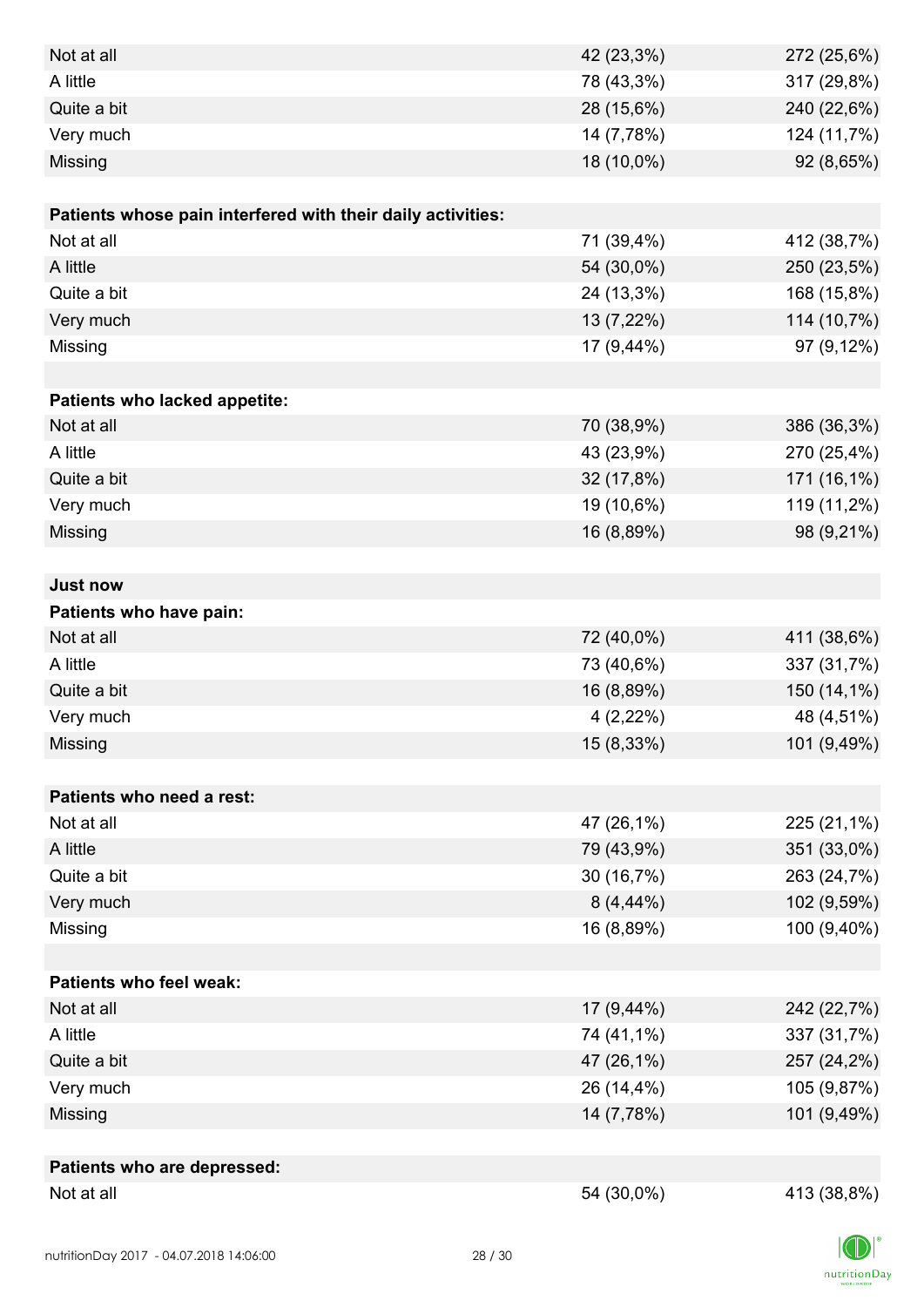| A little                                                    | 75 (41,7%)  | 338 (31,8%) |
|-------------------------------------------------------------|-------------|-------------|
| Quite a bit                                                 | 23 (12,8%)  | 145 (13,6%) |
| Very much                                                   | 11 (6,11%)  | 47 (4,42%)  |
| Missing                                                     | 17 (9,44%)  | 99 (9,30%)  |
|                                                             |             |             |
| <b>Patients who are tired:</b>                              |             |             |
| Not at all                                                  | 42 (23,3%)  | 253 (23,8%) |
| A little                                                    | 88 (48,9%)  | 372 (35,0%) |
| Quite a bit                                                 | 24 (13,3%)  | 230 (21,6%) |
| Very much                                                   | 11 (6,11%)  | 88 (8,27%)  |
| Missing                                                     | 15 (8,33%)  | 98 (9,21%)  |
|                                                             |             |             |
| Patients whose pain interferes with their daily activities: |             |             |
| Not at all                                                  | 78 (43,3%)  | 378 (35,5%) |
| A little                                                    | 57 (31,7%)  | 285 (26,8%) |
| Quite a bit                                                 | 18 (10,0%)  | 185 (17,4%) |
| Very much                                                   | 10 (5,56%)  | 84 (7,89%)  |
| Missing                                                     | 16 (8,89%)  | 103 (9,68%) |
|                                                             |             |             |
| Patients who lack appetite:                                 |             |             |
| Not at all                                                  | 73 (40,6%)  | 359 (33,7%) |
| A little                                                    | 55 (30,6%)  | 301 (28,3%) |
| Quite a bit                                                 | 20 (11,1%)  | 180 (16,9%) |
| Very much                                                   | 14 (7,78%)  | 98 (9,21%)  |
| Missing                                                     | 16 (8,89%)  | 102 (9,59%) |
|                                                             |             |             |
| Reasons for change in appetite/food intake                  |             |             |
| Nausea/Vomiting                                             | 15 (8,33%)  | 161 (15,1%) |
| Inflammation in mouth                                       | $8(4,44\%)$ | 57 (5,36%)  |
| Pain                                                        | 19 (10,6%)  | 120 (11,3%) |
| Constipation                                                | 22 (12,2%)  | 69 (6,48%)  |
| Diarrhea                                                    | 12 (6,67%)  | 44 (4,14%)  |
| Change in taste/smell                                       | 17 (9,44%)  | 108 (10,2%) |
| Early satiation/Loss of appetite                            | 28 (15,6%)  | 252 (23,7%) |
| Other                                                       | 16 (8,89%)  | 201 (18,9%) |
| Missing                                                     | 17 (9,44%)  | 51 (4,79%)  |
|                                                             |             |             |
| Maximum activity performed by patients                      |             |             |
| Able to do sports                                           | 7(3,89%)    | 46 (4,32%)  |
| Fully active                                                | 29 (16,1%)  | 141 (13,3%) |
| Able to carry out light activities                          | 12 (6,67%)  | 210 (19,7%) |
| Able to carry out self care                                 | 71 (39,4%)  | 236 (22,2%) |
| Able to carry out limited self care                         | 29 (16,1%)  | 156 (14,7%) |
| Confined to bed or chair                                    | 15 (8,33%)  | 156 (14,7%) |